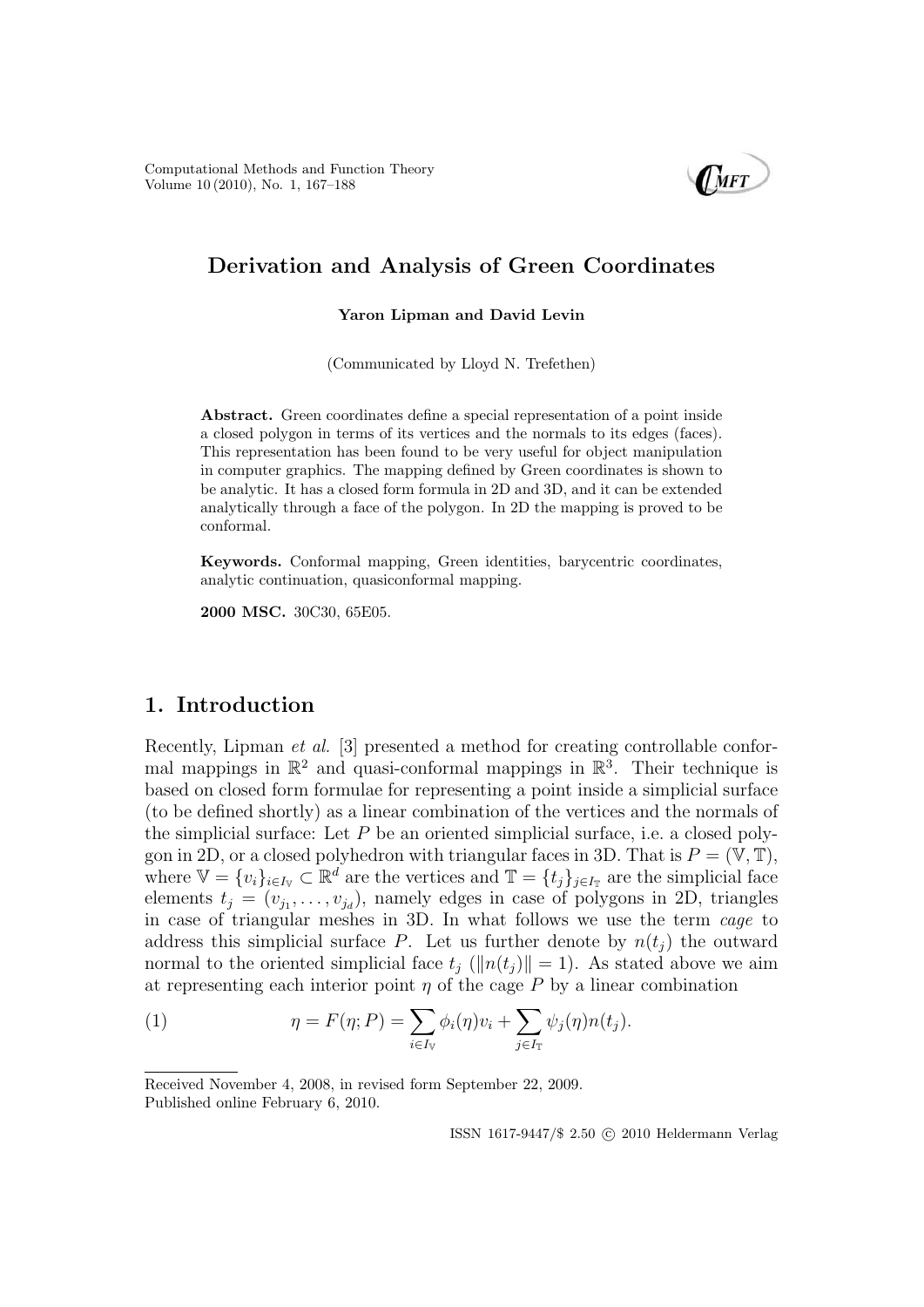We refer to  $\phi_i(\cdot)$  and  $\psi_i(\cdot)$  by the term *Green Coordinates*. The name choice is due to the use of Green's third identity to derive the coordinates.

This representation can be seen as an extension of the so called "generalized barycentric coordinates" which represent a point inside a simplicial surface as an *affine* combination of the vertices of the simplicial surface  $[6, 7, 2]$ ,

(2) 
$$
\eta = F(\eta; P) = \sum_{i \in I_V} \varphi_i(\eta) v_i,
$$

the coefficients of the affine sum  $\varphi_i(\cdot)$  are usually referred to by the term *coordi*nates.

One interesting application of the above representation is defining mappings of the interior of P,  $P^{in}$ , induced by deforming the cage  $P = (\mathbb{V}, \mathbb{T})$  into  $P' = (\mathbb{V}', \mathbb{T}')$ . We assume that P and P' have the same topological structure, and define the mapping by

(3) 
$$
\eta \mapsto F(\eta; P') = \sum_{i \in I_V} \phi_i(\eta) v'_i + \sum_{j \in I_T} \psi_j(\eta) s_j n(t'_j),
$$

where  $v_i'$  and  $t_i'$  denote the vertices and simplicial faces of  $P'$ , respectively. The scaling factors  $\{s_j\}_{j\in I_{\mathbb{T}}}$  are essential for achieving important properties such as scale invariance. The definition of the scalars  $\{s_i\}$  is explained later on, in particular, in 2D, it is simply  $s_j = ||t'_j||/||t_j||$ , where  $||t_j||$  is the length of  $t_j$ .

The current paper aims at providing some of the theoretical justifications to the claims made in the previous paper. In particular, we prove the conformality of the mapping  $F(\cdot; P')$  for arbitrary  $P'$ , derive the closed form formulae for the Green coordinates  $\phi_i(\cdot)$  and  $\psi_i(\cdot)$ , and construct the unique analytical continuation of the mapping  $F$  outside the cage. For completeness of our discussion we provide here the definition and derivation similarly to [3].

### **2. Derivation of Green Coordinates**

In this section we derive the Green Coordinates in  $\mathbb{R}^d$ . As argued in [3], shapepreservation cannot be achieved by affine combinations of the cage's vertices alone, and we suggest considering combinations of vertices and normals of the form (1), where the exact relation is coded in the coordinate functions  $\{\phi_i\}$ and  $\{\psi_j\}$  and the scalars  $\{s_j\}$ . Our derivation of these coordinate functions is based upon the theory of Green functions and upon the following Green's third integral identity: Let u be a harmonic function in a domain  $D \subset \mathbb{R}^d$  enclosed by a piecewise-smooth boundary  $\partial D$ . A scalar function u is called harmonic if it is a solution to Laplace equation, i.e.  $\Delta u = \nabla \cdot \nabla u = 0$ . Further, let  $G(\cdot, \cdot)$  be the fundamental solution of the Laplace equation in  $\mathbb{R}^d$ , that is  $\Delta_{\xi}G(\xi,\eta) = \delta(\xi-\eta)$ , where  $\delta(\cdot)$  is the delta function,  $\xi, \eta \in \mathbb{R}^d$ . Then, for any  $\eta \in D^{in} := interior(D)$ ,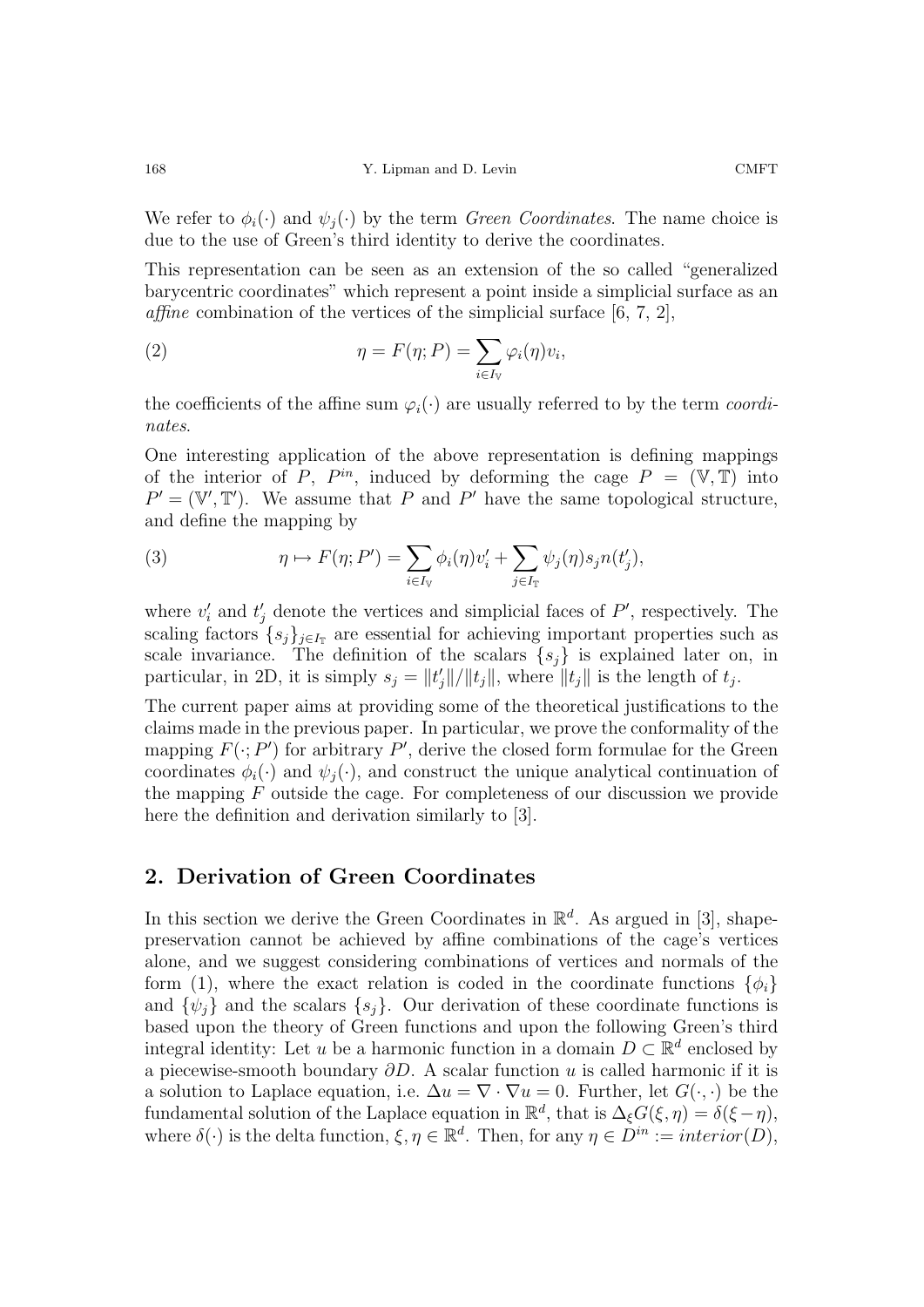$u(\eta)$  can be expressed by its boundary values and boundary normal derivatives as

(4) 
$$
u(\eta) = \int_{\partial D} \left( u(\xi) \frac{\partial_{\xi} G(\xi, \eta)}{\partial n} - G(\xi, \eta) \frac{\partial u(\xi)}{\partial n} \right) d\sigma_{\xi},
$$

where *n* is the oriented outward normal to  $\partial D$ , and  $d\sigma_{\xi} = d\sigma$  is the volume element on  $\partial D$ .

The fundamental solutions of the Laplace equation in  $\mathbb{R}^d$  are:

(5) 
$$
G(\xi, \eta) = \begin{cases} \frac{1}{(2-d)\omega_d} ||\xi - \eta||^{2-d} & d \ge 3, \\ \frac{1}{2\pi} \log ||\xi - \eta|| & d = 2, \end{cases}
$$

where  $\omega_d$  is the volume of a unit sphere in  $\mathbb{R}^d$ .

Now let us take the domain  $D$  to be the domain enclosed by our cage  $P$ , and let  $u(\eta) = \eta$ , that is the coordinate functions, in (4). Note that here we take u as the vector function  $u = \xi : \mathbb{R}^d \to \mathbb{R}^d$ . Writing the integral as a sum of integrals over the cage's faces, and noting that on each face  $t_i$  the normal  $n(t_i)$  is constant, we arrive at

(6) 
$$
\eta = \sum_{j \in I_{\mathbb{T}}} \left( \int_{t_j} \xi \frac{\partial G(\xi, \eta)}{\partial n} d\sigma - \int_{t_j} G(\xi, \eta) n(t_j) d\sigma \right), \qquad \eta \in D^{in}.
$$

Denote by  $N{v_i}$  the union of all faces in the 1-ring neighborhood of vertex  $v_i$ , and let the function  $\Gamma_i$  be the piecewise-linear hat function defined on  $N\{v_i\}$ , which is one at  $v_i$ , zero at all other vertices in the 1-ring and linear on each face. Then writing  $\xi$  as the (unique) barycentric combination in the simplicial face  $t_i$ ,  $\xi = \sum_{k=1}^d \Gamma_k(\xi)v_k$ , where  $v_k$  are the vertices of the face  $t_j$ , we get from (6)

(7) 
$$
\eta = \sum_{i \in I_{\mathbb{V}}} \phi_i(\eta) v_i + \sum_{j \in I_{\mathbb{T}}} \psi_j(\eta) n(t_j), \qquad \eta \in D^{in}.
$$

The coordinate functions  $\phi_i$  and  $\psi_j$  are

(8)  

$$
\phi_i(\eta) = \int_{\xi \in \mathbb{N}\{v_i\}} \Gamma_i(\xi) \frac{\partial G(\xi, \eta)}{\partial n} d\sigma, \qquad i \in I_{\mathbb{V}},
$$

$$
\psi_j(\eta) = -\int_{\xi \in t_j} G(\xi, \eta) d\sigma, \qquad j \in I_{\mathbb{T}}.
$$

To complete the construction of the mapping  $\eta \mapsto F(\eta; P')$  defined by (3) we still need to define the scaling factors  $\{s_i\}$ . The definition of these factors is derived by the following properties, desirable for shape-preserving deformations:

- (i) Linear reproduction:  $\eta = F(\eta; P)$ , for  $\eta \in P^{in}$ .
- (ii) Translation invariance:  $\sum_{i \in I_V} \phi_i(\eta) = 1$ , for  $\eta \in P^{in}$ .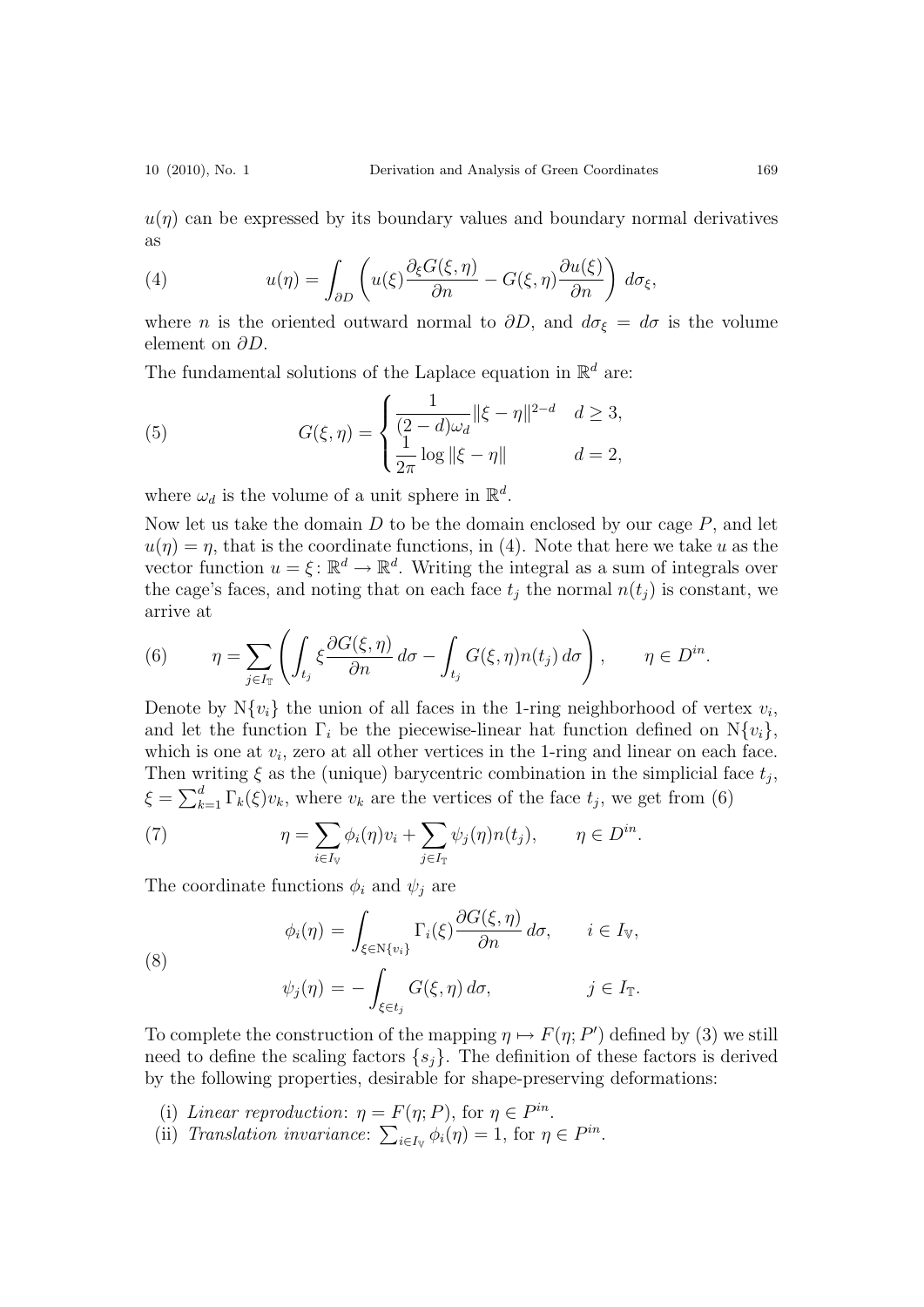170 ST. Lipman and D. Levin COMFT

- (iii) Rotation and scale invariance: For an affine transformation which consists of a rotation with possible isotropic scale U,  $F(\eta; UP) = U\eta$ .
- (iv) Conformality: For  $d = 2$ , the mapping  $\eta \mapsto F(\eta; P')$  is holomorphic.
- (v) Smoothness:  $\{\phi_i(\eta)\}\$ ,  $\{\psi_i(\eta)\}\$ are harmonic functions in  $P^{in}$ . Hence, they are  $C^{\infty}$  for  $\eta \in P^{in}$ .

Linear reproduction is the basic relation (7) we started with, we just need to take  $s_i = 1$  if  $t'_i = t_i$ . This choice is also suitable for the second property, together with the relation  $\sum_{i\in I_V} \phi_i(\eta) = 1$  followed by applying (4) to the function  $u(\eta) \equiv 1$ . To ensure the third property we take  $s_i = ||U||_2$ , and thus  $Un(t_j) = s_j n(t'_j)$ . The face  $t_j$ , together with the point  $v_{j_1} + n(t_j)$ , where  $v_{j_1}$ is a vertex in  $t_j$ , define a simplex  $S_j$  in  $\mathbb{R}^d$ , and similarly  $t'_j$  and  $v'_{j1} + s_j n(t'_j)$ define a simplex  $S_i'$ . In the case of a similarity (rotation and uniform scaling) map S we have  $\overrightarrow{U}(S_i) = S'_i$ . In the general case we would like to define  $s_i$  so that the linear mapping taking  $S_j$  onto  $S'_j$  is least-distorting. In other words,  $s_j$ should represent the *stretch* the face  $t_j$  undergoes as the cage is deformed. In 2D  $(d = 2)$  this stretch is well defined, simply take

(9) 
$$
s_j = \frac{\|t'_j\|}{\|t_j\|},
$$

i.e. the exact stretch of the edge  $t_i$ . In higher dimensions, however, the stretch is not so evident and it cannot be described by a single scalar. Nevertheless, we find the following definition natural: In 3D, let  $\sigma_1$ ,  $\sigma_2$  be the singular values of the linear map taking  $t_j$  to  $t'_j$ . Then, to have a least-distorting map taking  $S_j$ onto  $S_i'$  we should define  $s_j$  as some average of  $\sigma_1$  and  $\sigma_2$ . The choice that provided us with the desired quasi-conformality property is  $s_j = \sqrt{(\sigma_1^2 + \sigma_2^2)/2}$ . Using computations presented in [4] for linear transformations between triangles in  $\mathbb{R}^3$ , one  $(t_j)$  with edges defined by the vectors u, v and the other  $(t'_j)$  by the corresponding vectors  $u', v'$ , it turns out that

(10) 
$$
s_j = \frac{\sqrt{|u'|^2|v|^2 - 2(u' \cdot v')(u \cdot v) + |v'|^2|u|^2}}{\sqrt{8}\operatorname{area}(t_j)}.
$$

Note that this final definition encapsulates and generalizes all of the above cases. As demonstrated by the examples throughout the chapter, the above definition of the factors  $s_i$  leads to 'least-distorting' deformations. However, in some cases, one may be interested in a distortion, such as stretching the object non-uniformly. Such effects may still be achieved by replacing the definitions (9) and (10) by the simple choice  $s_i = 1$ . Intermediate effects may be obtained by sliding the values of  $s_i$  between these two options.

Property (v) holds for any choice of  $\{s_i\}$ , and is due to the fact that for  $\eta \in P^{in}$  $\{\phi_i\}$  and  $\{\psi_j\}$  can be differentiated an infinite number of times under the integral sign. Furthermore, since the function  $G(\cdot, \cdot)$  is symmetric and harmonic, it follows that  $\{\phi_i\}$ ,  $\{\psi_j\}$  are also harmonic functions. Finally, let us prove property (iv)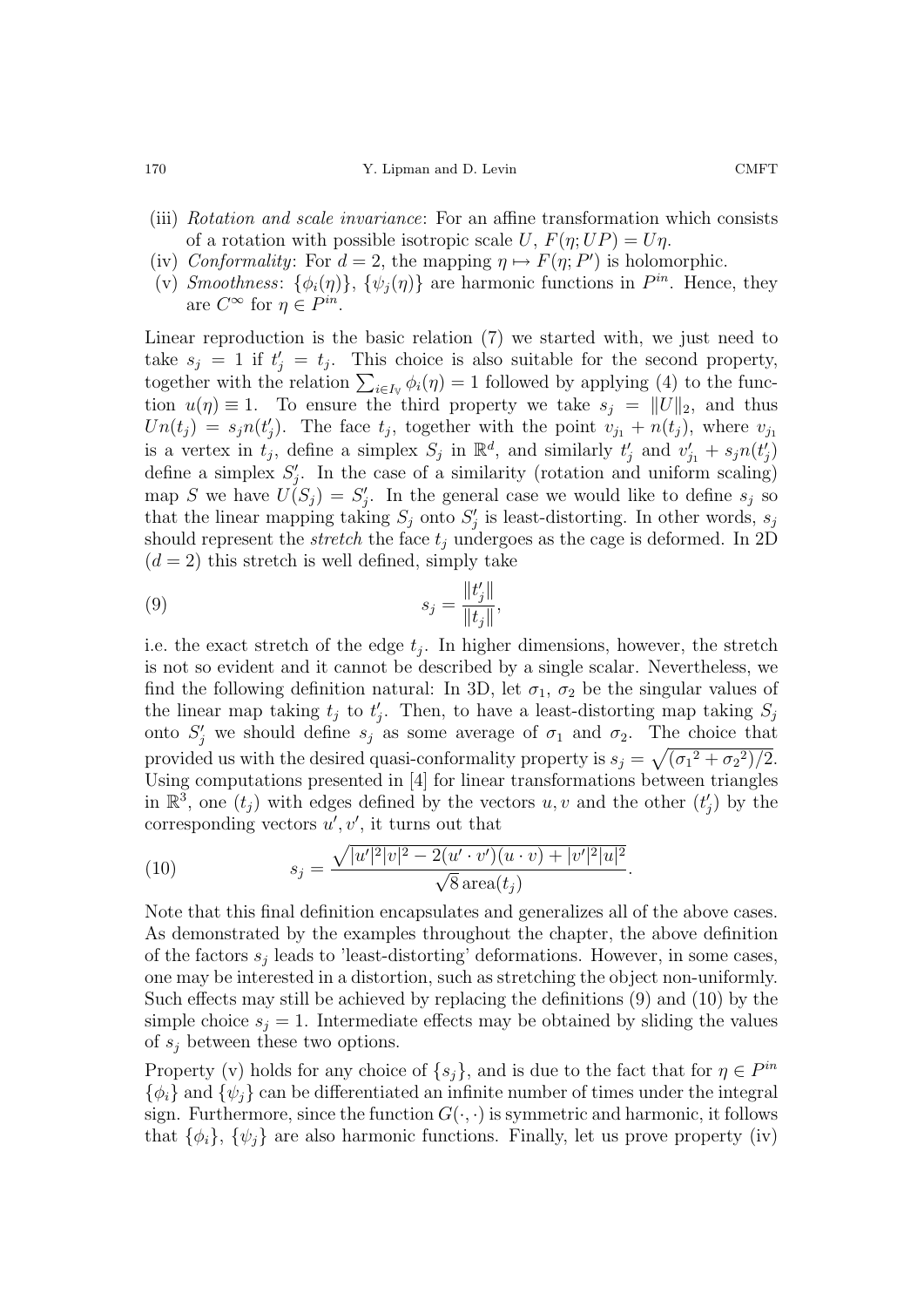in the case of  $d = 2$ , that is, the mapping  $\eta \mapsto F(\eta; P')$  is pure conformal. Note that the proof shows that this mapping is holomorphic and does not guarantees that the Jacobian does not degenerate. However, in practice we have noticed degeneracies are rather rare and happen mainly when the cage is drastically deformed.

**Theorem 1.** For  $d = 2$  the deformation  $\eta \mapsto F(\eta; P')$  defined by (3), with the coordinates defined in  $(8)$ , is conformal in  $P^{in}$  for all  $P'$ .

**Proof.** For the proof, assume the vertices  $v_1, v_2, \ldots$  of the cage are ordered in a clockwise manner and denote  $t_j = v_{j+1} - v_j$ . Let us introduce the linear operator  $⊥: \mathbb{R}^2 \to \mathbb{R}^2$  which will stand for counter-clockwise rotation of π/2 radians. Using this symbol, the deformation in 2D can be written as:

$$
\eta \mapsto F(\eta; P') = \sum_{i \in I_V} \phi_i(\eta) v'_i + \sum_{j \in I_T} \psi_j(\eta) (t'_j)^{\perp}.
$$

We begin with three simple lemmas which form the basis of the proof.

**Lemma 1.** Let u be a harmonic function defined in an open domain  $D \subset \mathbb{R}^2$ , then  $f = u_y + i u_x$  is holomorphic.

**Proof.** Directly from Cauchy-Riemann equations we obtain

$$
(u_y)_x = (u_x)_y,
$$
  

$$
(u_x)_x = -(u_y)_y,
$$

where the first equality is due to the fact that partial derivatives of smooth functions commute. The second equality is due to the fact that u is harmonic.

**Lemma 2.** Let  $v \in \mathbb{C}$  be an arbitrary complex point. Then, if the map  $h(z)+ir(z)$ is holomorphic then the map  $ivh(z) - vr(z)$  is also holomorphic.

**Proof.** The proof is immediate by multiplying  $h + ir$  by iv.

An immediate corollary is the following result.

**Corollary 1.** Let  $v \in \mathbb{R}^2$  and let  $h(x, y)$  and  $r(x, y)$  be conjugate harmonic functions in  $D \subset \mathbb{R}^2$ . Then the mapping  $f: D \mapsto \mathbb{R}^2$  defined by

$$
f(x, y) = v^{\perp}h(x, y) - vr(x, y)
$$

is conformal.

**Lemma 3.** Let  $v_i \in V$  be an arbitrary vertex of P. Denote by  $t_{i-1}$  and  $t_i$  the faces (edges in this case)  $\overrightarrow{v_{i-1}v_i}$  and  $\overrightarrow{v_iv_{i+1}}$ , respectively. Then  $\phi_i$  and  $\psi_i - \psi_{i-1}$ are conjugate harmonic. In other words

$$
(\psi_i - \psi_{i-1}) + i\phi_i,
$$

is holomorphic.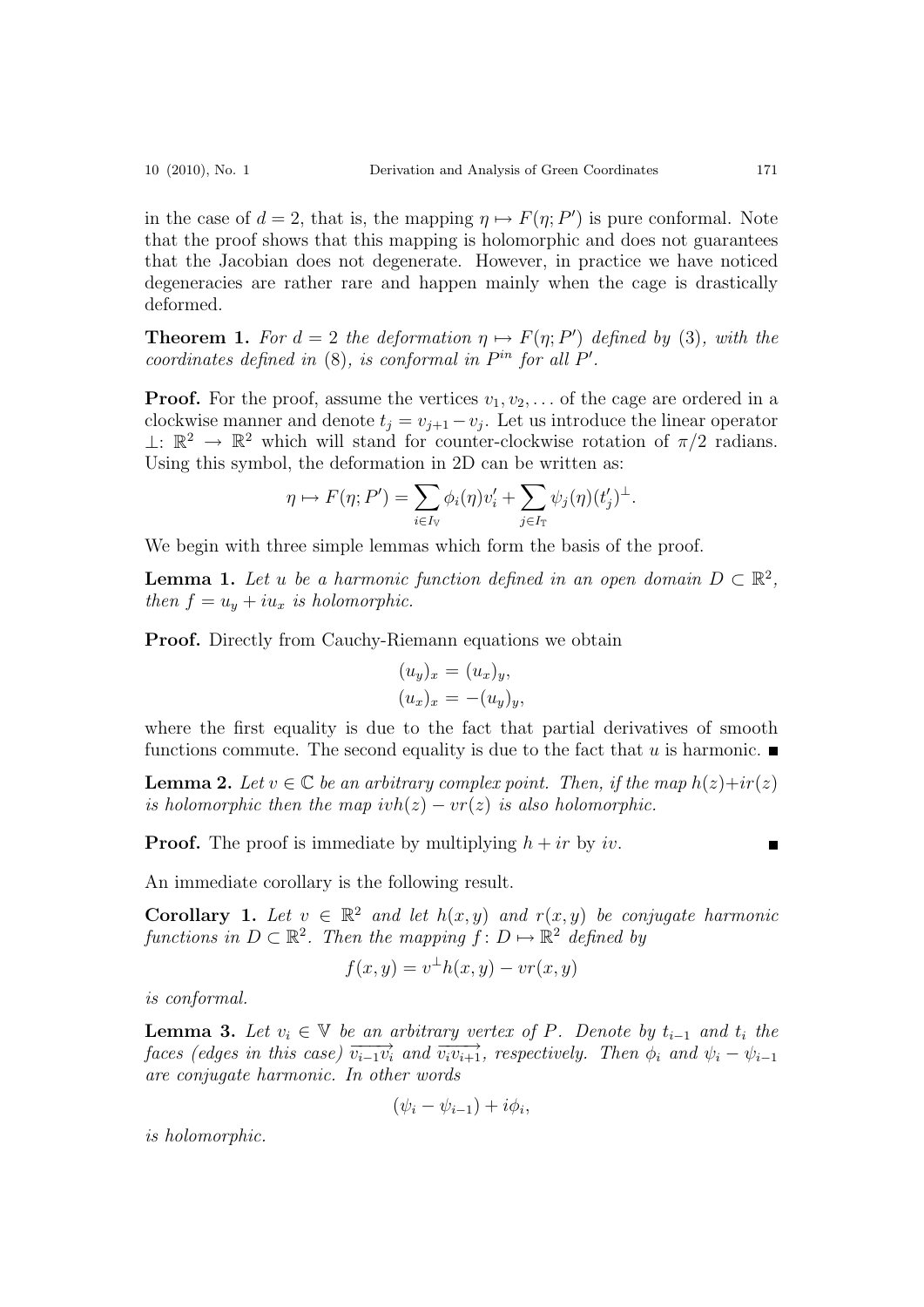Before laying out the proof of this lemma, let us show that it implies that the map  $\eta \mapsto F(\eta; P')$  is conformal (holomorphic). It is enough to consider two cages  $P', P''$  which differ in only one vertex  $v_i$ . Then successive application of the following argument will constitute the proof. So, let  $P', P''$  be such cages. Then, if  $t_{i-1}$  and  $t_i$  are the edges previous and following  $v_i$ , then

$$
F(\eta; P'') - F(\eta; P') = \phi_i(\eta)(v_i'' - v_i') + \sum_{j=i-1, i} \psi_j(\eta)(t_j'' - t_j').
$$

Next we note that since  $\perp$  is a linear operator we get

$$
\sum_{j=i-1,i} \psi_j(\eta)(t_j''^{\perp} - t_j'^{\perp}) = (v_i'' - v_i')^{\perp} (\psi_{i-1}(\eta) - \psi_i(\eta)).
$$

Thus we have

(11) 
$$
H(\eta) \equiv F(\eta; P'') - F(\eta; P') = (v_i'' - v_i')\phi_i(\eta) + (v_i'' - v_i')^{\perp} (\psi_{i-1}(\eta) - \psi_i(\eta))
$$
. Therefore, from Corollary 1 and Lemma 3  $H(\eta)$  is holomorphic.

**Proof of Lemma 3.** Denote by T the triangle with vertices  $\overrightarrow{v_{i-1}, v_i, v_{i+1}}$ , and denote by e the edge  $\overrightarrow{v_{i+1}v_{i-1}}$ , see Figure 1. First, let us assume that  $\eta \notin T$ .



FIGURE 1. Illustration for the proof.

Denoting  $\beta_i$  to be the linear function over the triangle T, having the value of one at vertex  $v_i$  and the value zero at  $v_{i-1}$  and  $v_{i+1}$ , we note that

$$
\phi_i(\eta) = \int_{t_{i-1}} \beta_i \frac{\partial G}{\partial n} d\sigma + \int_{t_i} \beta_i \frac{\partial G}{\partial n} d\sigma + \int_e \beta_i \frac{\partial G}{\partial n} d\sigma,
$$

where

$$
\int_e \beta_i \frac{\partial G}{\partial n} \, d\sigma = 0
$$

since  $\beta_i$  is zero on e. Hence, using Green's first identity we get

$$
\phi_i(\eta) = \int_{t_{i-1} \cup t_i \cup e} \beta_i \frac{\partial G}{\partial n} d\sigma = \int_T (\beta_i \Delta G + (\nabla \beta_i \cdot \nabla G)) dV.
$$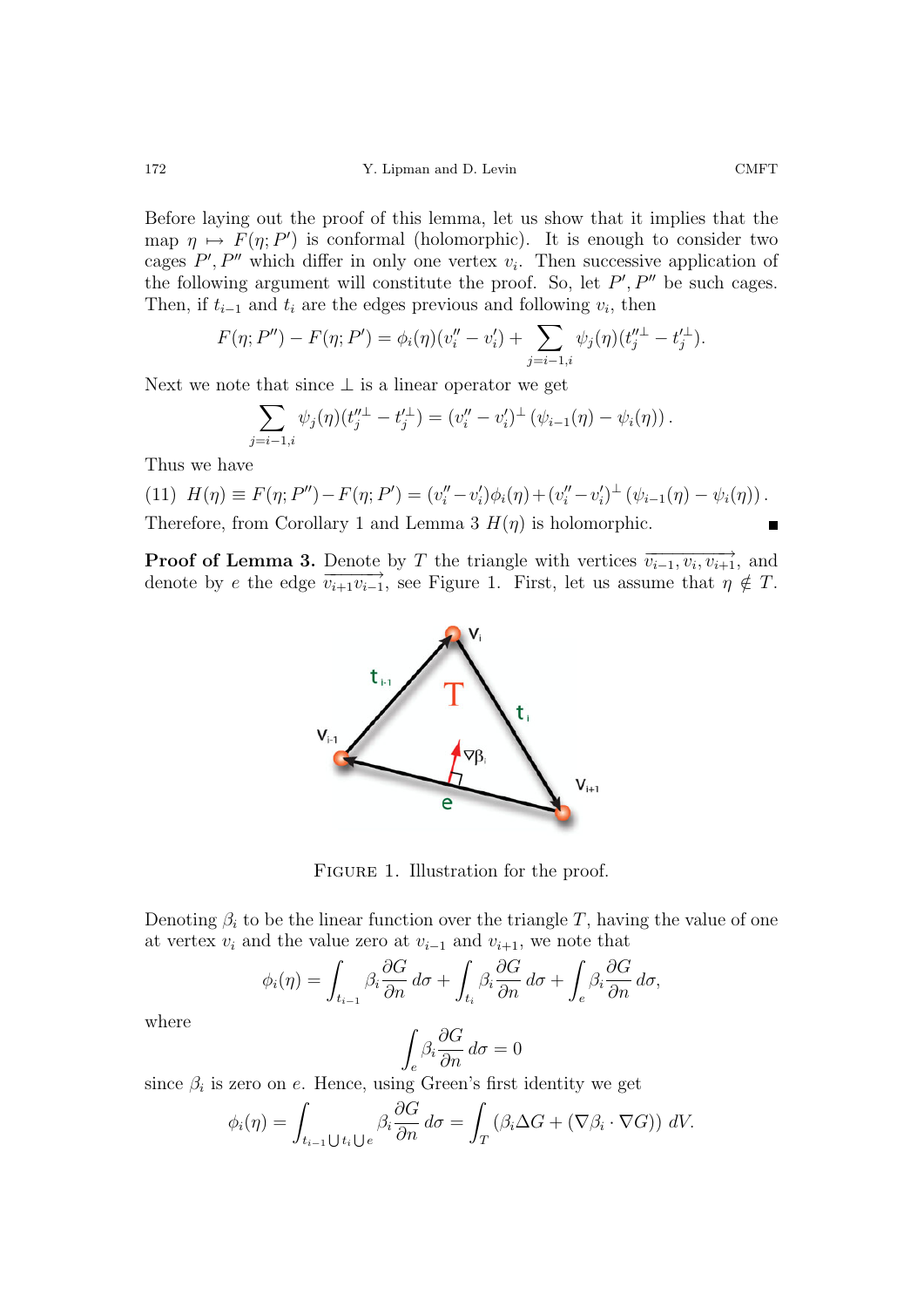Now since  $\eta \notin T$ , G is harmonic in T and therefore we get

(12) 
$$
\phi_i(\eta) = \int_{t_{i-1} \cup t_i \cup e} \beta_i \frac{\partial G}{\partial n} d\sigma = \int_T (\nabla_{\xi} \beta_i(\xi) \cdot \nabla_{\xi} G(\eta, \xi)) dV.
$$

We also claim that

$$
\psi_{i-1}(\eta) = -\frac{1}{|t_{i-1}|} \int_{t_{i-1}} G \, d\sigma = -\int_{t_{i-1}} G \nabla \beta_i \cdot d\vec{\sigma},
$$

where  $d\vec{\sigma}$  is the line integral element. Indeed, since  $\nabla \beta_i = -e^{\perp}/(2 \operatorname{area} \{T\})$ pointing inside triangle T (note that for concave setting  $\nabla \beta_i = e^{\perp}/(2 \operatorname{area} \{T\})$ is also pointing inside triangle  $T$ ),

$$
\nabla \beta_i \cdot d\vec{\sigma} = \frac{-e^{\perp}}{2 \operatorname{area} \{T\}} \cdot \frac{\dot{\sigma}}{|\dot{\sigma}|} d\sigma = \frac{|e| \sin \angle (v_{i+1}v_{i-1}v_i)}{2 \operatorname{area} \{T\}} d\sigma = \frac{1}{|t_{i-1}|} d\sigma.
$$

Similarly we have

$$
\psi_i(\eta) = -\frac{1}{|t_i|} \int_{t_i} G \, d\sigma = \int_{t_i} G \nabla \beta_i \cdot d\vec{\sigma}.
$$

Note that the different sign is due to the fact that the direction of the vector  $t_{i-1}$ agrees with the direction of  $\nabla \beta_i$  while the direction of the vector  $t_i$  is opposite (see Figure 1). Since  $\nabla \beta_i \cdot d\vec{\sigma} = 0$  on e, we can write

$$
\psi_{i-1}(\eta) - \psi_i(\eta) = -\int_{t_{i-1} \bigcup t_i \bigcup e} G \nabla \beta_i \cdot d\vec{\sigma}.
$$

Next, let us write Green's Theorem in our notation, that is, for a vector field  $Q(\eta)$  there exists

$$
\int_{t_{i-1}\bigcup t_i\bigcup e} Q \cdot d\vec{\sigma} = \int_T \nabla \cdot (Q^{\perp}) dV.
$$

Taking  $Q = G \nabla \beta_i$  and noting that

$$
\nabla \cdot (G \nabla \beta_i)^{\perp} = \nabla \cdot (G (\nabla \beta_i)^{\perp}) = \nabla G \cdot (\nabla \beta_i)^{\perp},
$$

we get

(13) 
$$
(\psi_i - \psi_{i-1})(\eta) = \int_T \nabla_{\xi} G(\eta, \xi) \cdot (\nabla_{\xi} \beta_i(\xi))^{\perp} dV.
$$

We note that due to the symmetry of G

$$
\nabla_{\xi} G(\xi, \eta) = \nabla_{\eta} G(\eta, \xi).
$$

Now, since  $\nabla \beta_i$  and  $(\nabla \beta_i)^{\perp}$  are constant, orthogonal, positive oriented vectors, and due to the rotation invariance of the Laplace operators and Lemma 1 we have that for each fixed  $\xi$ 

$$
\nabla_{\eta} G(\eta,\xi) \cdot \nabla \beta_i, \qquad \nabla_{\eta} G(\eta,\xi) \cdot (\nabla \beta_i)^{\perp}
$$

are conjugate harmonic. By integrating we get that identities (12) and (13) represent conjugate harmonic functions. Thus, we get that  $\psi_i - \psi_{i-1}$  and  $\phi_i$ define a holomorphic map.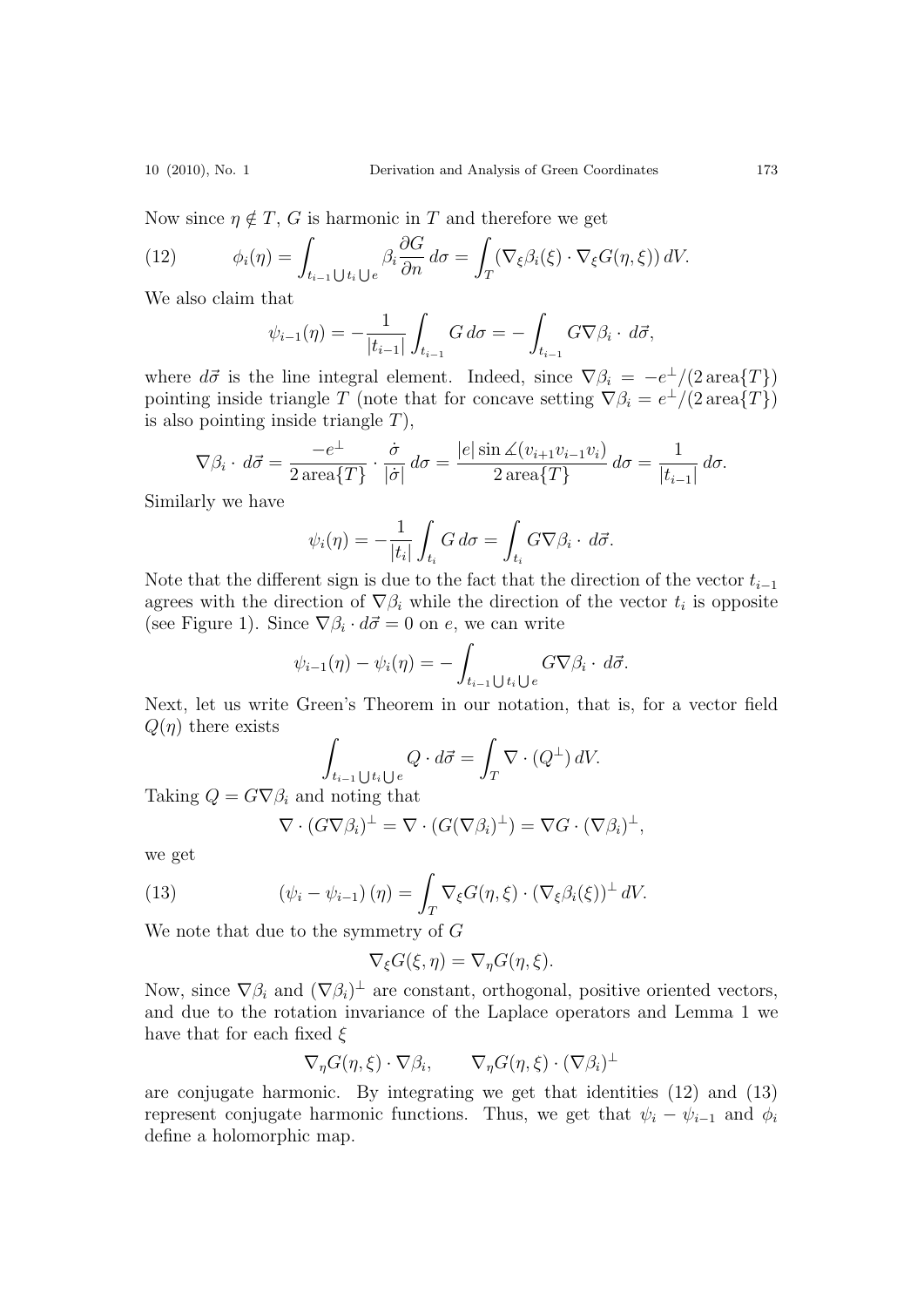In the case  $\eta \in T$ , let us add the point  $w = (\eta + v_i)/2$  and denote the vectors  $e_0 = \overrightarrow{wv_{i-1}}, e_1 = \overrightarrow{v_{i+1}w}$  and  $e = \overrightarrow{v_i\eta}$ . We also denote the two new triangles  $T_0 = \overrightarrow{v_{i-1}v_i w}$  and  $T_1 = \overrightarrow{v_i v_{i+1} w}$ , see Figure 2.



FIGURE 2. Illustration for the proof.

Furthermore, we define the functions  $\beta_i^0$  and  $\beta_i^1$  to be the linear functions which coincide with  $\beta_i$  on  $t_{i-1}$  and  $t_i$ , respectively, and are zero on  $e_0$  and  $e_1$ , respectively. We note that

$$
\phi_i = \int_{t_{i-1} \cup e \cup e_0} \beta_i^0 \frac{\partial G}{\partial n} d\sigma + \int_{t_i \cup e_1 \cup -e} \beta_i^1 \frac{\partial G}{\partial n} d\sigma,
$$

based upon the facts that the integral on e equals zero since  $\partial G/\partial n = 0$  over e, and the integrals on  $e_0, e_1$  equal zero since the corresponding functions  $\beta_i^0$ ,  $\beta_i^1$  vanish there. Next, using the Green's first identity on each of these closed integrals we get

$$
\phi_i = \int_{T_0} \nabla \beta_i^0 \cdot \nabla G \, dV + \int_{T_1} \nabla \beta_i^1 \cdot \nabla G \, dV.
$$

Similarly, we note that

$$
\psi_i - \psi_{i-1} = \int_{t_{i-1} \cup e \cup e_0} G \nabla \beta_i^0 \cdot d\vec{\sigma} + \int_{t_i \cup e_1 \cup -e} G \nabla \beta_i^1 \cdot d\vec{\sigma},
$$

where we used the facts that the integrals on  $e$  and  $-e$  cancel each other and the integrals on  $e_0$  and  $e_1$  vanish because  $\nabla \beta_i^0 \cdot d\vec{\sigma} = 0$  on  $e_0$  and  $\nabla \beta_i^1 \cdot d\vec{\sigma} = 0$  on  $e_1$ , respectively. Then, using Green's Theorem again we get

$$
\psi_i - \psi_{i-1} = \int_{T_0} \nabla G \cdot (\nabla \beta_i^0)^{\perp} dV + \int_{T_1} \nabla G \cdot (\nabla \beta_i^1)^{\perp} dV.
$$

And we finish as above.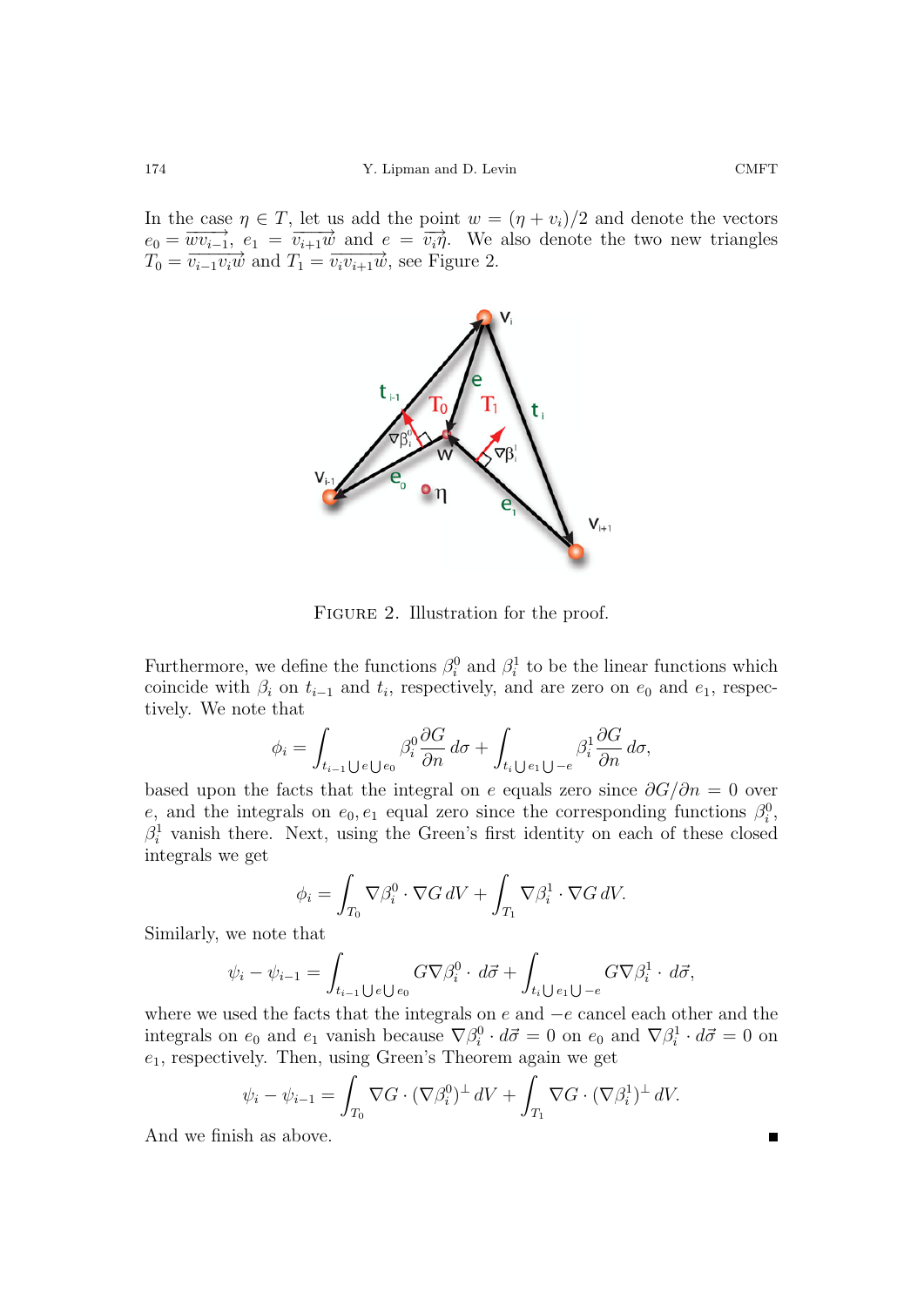# **3. Closed-form formulae for 2D and 3D**

Interestingly, closed-form formulae can be derived for the dimensions  $d = 2, 3$ .

Throughout this section we fix  $\eta$  and calculate  $\phi_i(\eta), i \in I_{\mathbb{V}}$  and  $\psi_j(\eta), j \in I_{\mathbb{T}}$  in the relevant dimension.

**3.1.** The case  $d = 2$ . The derivation in this case is rather straightforward. Note that the Laplace fundamental solution in this case is

$$
G(\xi,\eta)=\frac{-1}{2\pi}\log\|\xi-\eta\|
$$

(see (5)). Let us first establish a formula for

$$
\psi_j(\eta) = -\int_{\xi \in t_j} G(\xi, \eta) d\sigma.
$$

Denote by  $v_i, v_{i+1} \in V$  the ordered two vertices which consist the edge  $t_j$ . Next, denote the vectors  $a_i = v_{i+1} - v_i$  and  $b_i = v_i - \eta$ . Then, taking the parametrization  $\gamma(t) = v_i + ta_i, t \in [0,1]$  we get

$$
\int_{\xi \in t_j} G(\xi, \eta) d\sigma = \frac{-1}{2\pi} \int_{t=0}^1 \log \|b_i + ta_i\| \|a_i\| dt.
$$

Therefore,

$$
\psi_j(\eta) = \frac{\|a_i\|}{2\pi} \int_{t=0}^1 \log(t^2 \|a_i\|^2 + 2t(a_i \cdot b_i) + \|b_i\|^2) dt,
$$

and we use the relevant antiderivative:

$$
\int^T \log(qt^2 + rt + s) dt = \log(qT^2 + rT + s) \left(T + \frac{r}{2q}\right)
$$

$$
- \arctan\left(\frac{2qT + r}{\sqrt{4sq - r^2}}\right) \left(\frac{2q + r}{q\sqrt{4sq - r^2}}\right).
$$

Next, for  $\phi_i(\eta)$  denote by  $t_{j-1}, t_j$  the edges which are adjacent to vertex  $v_i$ , that is,  $t_{j-1}$  is the edge between  $v_{i-1}$  and  $v_i$  and  $t_j$  is the edge between  $v_i$  and  $v_{i+1}$ . Then,

$$
\phi_i(\eta) = \sum_{k=j-1,j} \int_{\xi \in t_k} \Gamma_i(\xi) \frac{\partial G(\xi, \eta)}{\partial n} d\sigma.
$$

For  $t_{j-1}$  we use the parametrization

$$
\gamma(t) = a_{i-1}t + v_{i-1}, \qquad t \in [0, 1],
$$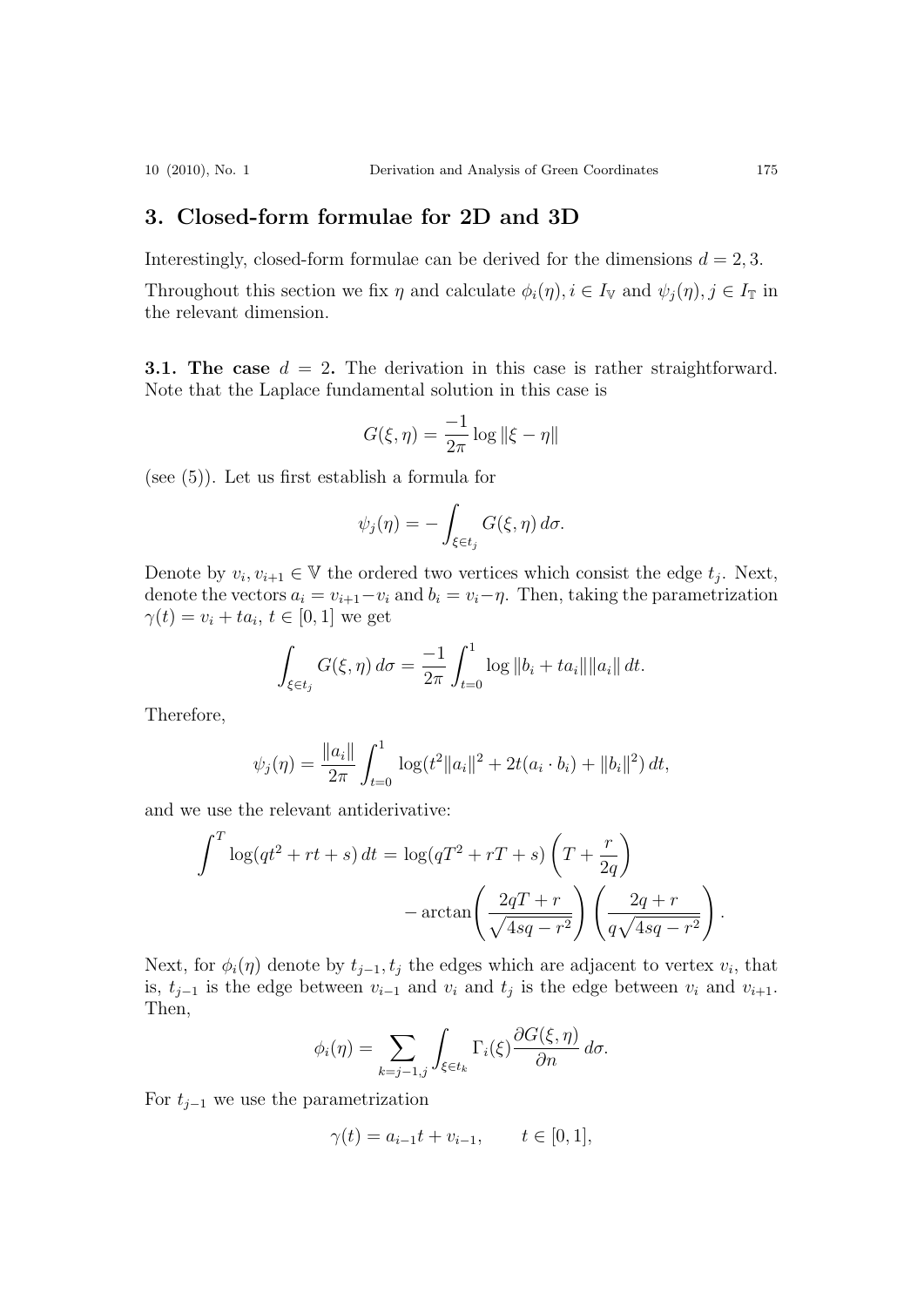and get

$$
\int_0^1 t \left( -\frac{a_{i-1}t + b_{i-1}}{2\pi ||a_{i-1}t + b_{i-1}||^2} \cdot n(a_{i-1}) \right) ||a_{i-1}|| dt
$$
  
= 
$$
\frac{-(b_{i-1} \cdot a_{i-1}^{\perp})}{2\pi} \int_0^1 \frac{t dt}{||a_{i-1}||^2 t^2 + 2t(a_{i-1} \cdot b_{i-1}) + ||b_{i-1}||^2}.
$$

For  $t_i$  we use the parametrization  $\gamma(t) = a_i t + v_i, t \in [0, 1]$ , and get

$$
\int_0^1 (1-t) \left( -\frac{a_i t + b_i}{2\pi \|a_i t + b_i\|^2} \cdot n(a_i) \right) \|a_i\| dt
$$
  
= 
$$
\frac{-(b_i \cdot a_i^{\perp})}{2\pi} \int_0^1 \frac{(1-t)dt}{\|a_i\|^2 t^2 + 2t(a_i \cdot b_i) + \|b_i\|^2}.
$$

The relevant antiderivatives are:

$$
\int_{-\infty}^T \frac{t-1}{qt^2+rt+s} dt = \frac{1}{2q} \log(qT^2+rT+s)
$$

$$
-\arctan\left(\frac{2qT+r}{\sqrt{4sq-r^2}}\right) \left(\frac{2q+r}{q\sqrt{4sq-r^2}}\right),
$$

$$
\int_{-\infty}^T \frac{t}{qt^2+rt+s} dt = \frac{1}{2q} \log(qT^2+rT+s)
$$

$$
-\arctan\left(\frac{2qT+r}{\sqrt{4sq-r^2}}\right) \left(\frac{r}{q\sqrt{4sq-r^2}}\right).
$$

All the above is combined to yield an algorithm for calculating the coordinates  $\phi_i(\eta), \psi_i(\eta)$  in 2D as given in Algorithm A.1 (see Appendix).

**3.2. The case**  $d = 3$ . First, we establish the formulae for computing the

$$
\psi_j(\eta) = -\int_{\xi \in t_j} G(\xi, \eta) d\sigma,
$$

where  $G(\xi, \eta) = -1/4\pi ||\xi - \eta||$ . Denote by  $v_i, v_{i+1}, v_{i+2}$  the order set of vertices consisting the face  $t_j$ , and let p be the projection of the point  $\eta$  onto the plane defined by the face  $t_i$ . Then,

$$
\|\xi - \eta\| = \sqrt{\|\eta - p\|^2 + \|p - \xi\|^2}.
$$

Since  $\|\eta - p\|^2$  is a constant, in the integral we denote it by  $c > 0$ . First, let us establish a formula for calculating the above integral over the triangle  $\Delta_1$  with vertices  $(p, v_i, v_{i+1})$ . Denote the angles of  $\Delta_1$  by  $\alpha = \angle (pv_i v_{i+1})$  and  $\beta = \measuredangle(v_{i+1}pv_i)$ . Using polar coordinates on the plane defined by  $t_j$ , with origin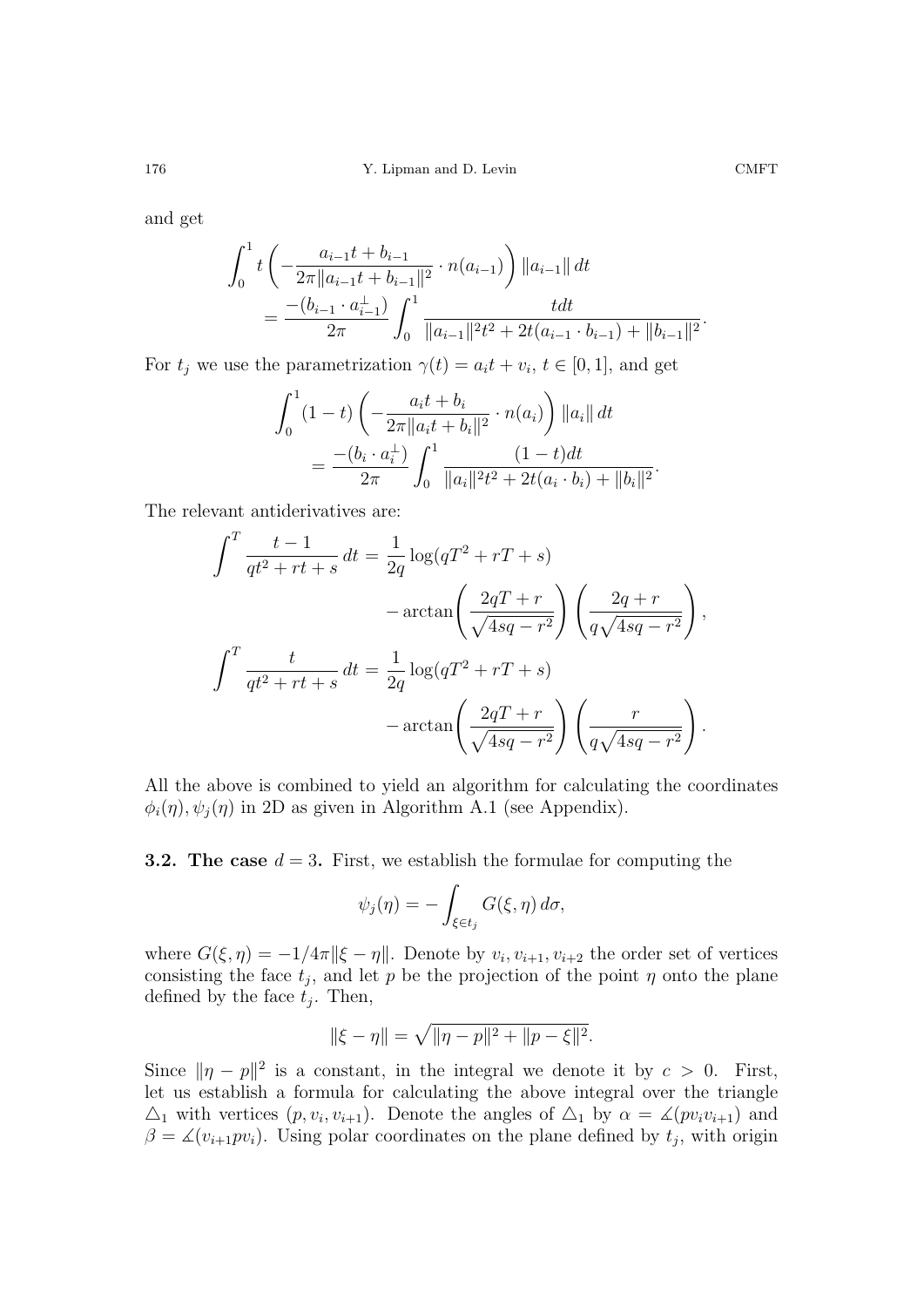at p we arrive at

$$
\int_{\xi \in \triangle_1} G(\xi, \eta) d\sigma = \frac{-1}{4\pi} \int_{\xi \in \triangle_1} \frac{1}{\sqrt{c + ||p - \xi||^2}} d\sigma
$$

$$
= \frac{-1}{4\pi} \int_{\theta=0}^{\beta} \int_{r=0}^{R(\theta)} \frac{r}{\sqrt{c + r^2}} dr d\theta
$$

$$
= \frac{-1}{4\pi} \int_{\theta=0}^{\beta} \left( \sqrt{c + R(\theta)^2} - \sqrt{c}\beta \right) d\theta,
$$

where from the law of sines

$$
R(\theta) = \frac{\|\overrightarrow{pv_i}\| \sin(\alpha)}{\sin(\pi - \alpha - \theta)}.
$$

Denote  $\lambda = ||\overrightarrow{pv_i}||^2 \sin^2(\alpha)$  and  $\delta = \pi - \alpha$ . By translating the parameter  $\theta$  we get

$$
\int_{\theta=0}^{\beta} \sqrt{c + R(\theta)^2} \, d\theta = \int_{\varphi=\delta-\beta}^{\delta} \sqrt{c + \frac{\lambda}{\sin^2(\varphi)}} \, d\varphi.
$$

The relevant antiderivative is

$$
\int^T \sqrt{c + \frac{a}{\sin^2(t)}} dt = Q(a, c, \sin(T), \cos(T)),
$$

where

$$
Q(a, c, S, C) = \frac{-\text{sign}(S)}{2} \left[ 2\sqrt{c} \arctan\left(\frac{\sqrt{c}C}{\sqrt{a + cS^2}}\right) + \sqrt{a}\log\left(\frac{2\sqrt{aS^2}}{(1 - C)^2} \left(1 - \frac{2cC}{c(1 + C) + a + \sqrt{a^2 + acS^2}}\right)\right) \right].
$$

So at this point we know how to calculate the integral  $\int_{\xi \in \triangle_1} G(\xi, \eta) d\sigma$ . Clearly, we can use this formula also for  $\Delta_2$  which is the triangle defined by the points  $(p, v_{i+1}, v_{i+2})$  and  $\Delta_3$  which is the triangle defined by  $(p, v_{i+2}, v_i)$ . Therefore, we can calculate

$$
\int_{\xi \in t_j} G(\xi, \eta) d\sigma = \sum_{i=1}^3 \operatorname{sign}(\Delta_i) \int_{\xi \in \Delta_i} G(\xi, \eta) d\sigma,
$$

where  $sign(\Delta_i)$  is the orientation sign of the triplet of vertices consisting triangle  $\triangle_i$ .

At this point we have closed formulae for calculating  $\psi_i(\eta)$ . Let us use these to derive formulae for  $\phi_i(\eta)$ . Denote by  $\Upsilon$  the tetrahedron defined by the points  $\eta, v_i, v_{i+1}, v_{i+2}$ , and let  $\Delta_1, \Delta_2, \Delta_3$  be the triangles defined by the points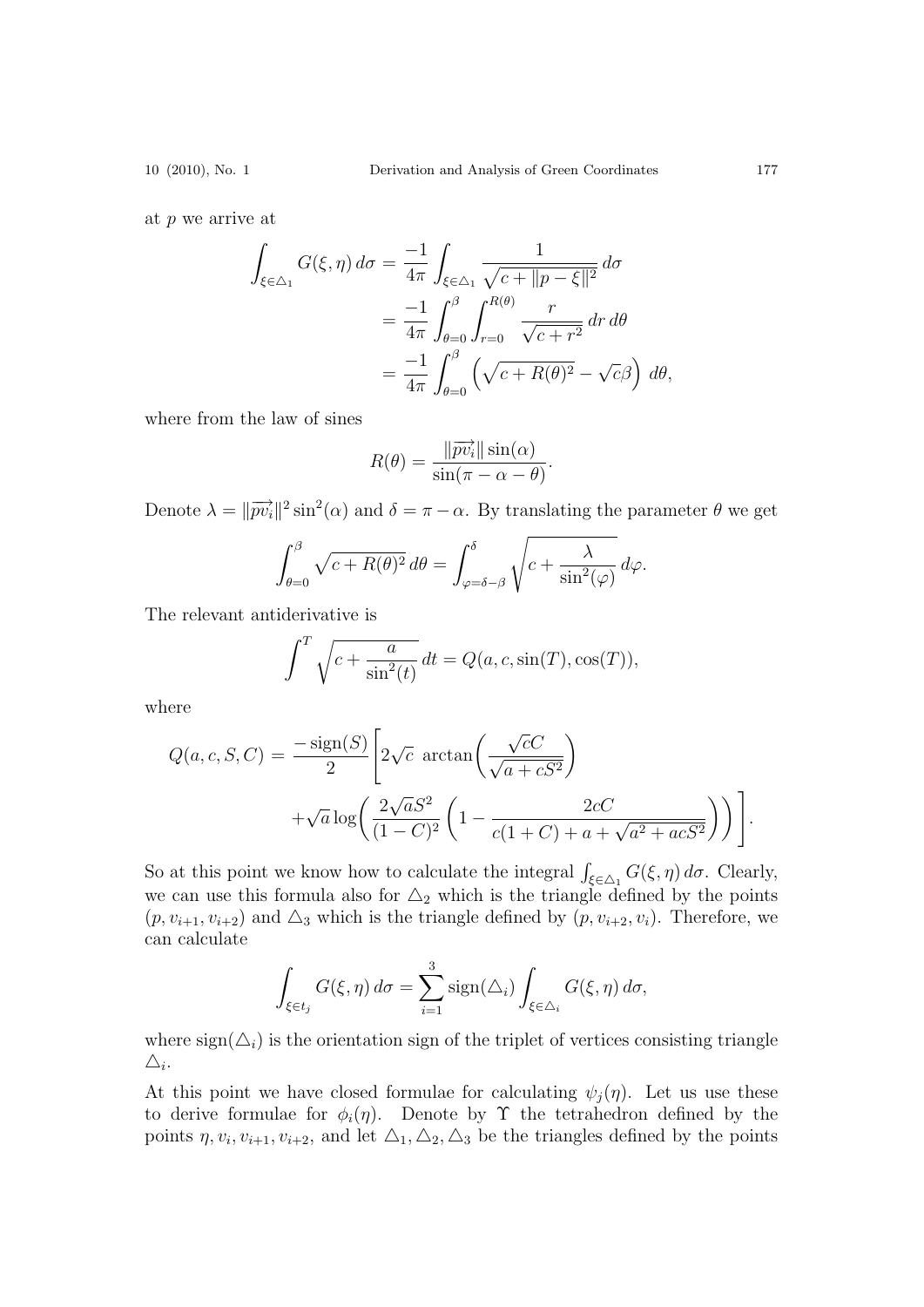$(\eta, v_i, v_{i+1}), (\eta, v_{i+1}, v_{i+2}), (\eta, v_{i+2}, v_i)$ , respectively. Using Green's third identity for the domain is  $\Upsilon$  we get

$$
\rho \eta = \int_{\partial \Upsilon} \xi \frac{\partial G}{\partial n} d\sigma - \int_{\partial \Upsilon} G n d\sigma,
$$

where  $\rho$  is some constant. To simplify things we translate  $\eta$  to the origin and hence the left-hand side of the equality is zero. Next, note that  $\frac{\partial G}{\partial n} = 0$  on the triangles  $\Delta_1, \Delta_2, \Delta_3$ . Therefore, we get

$$
\int_{t_j} \xi \frac{\partial G}{\partial n} d\sigma = \sum_{i=1}^3 n_i \int_{\triangle_i} G d\sigma + n(t_j) \int_{t_j} G d\sigma,
$$

where  $n_i$  is the outward normal vector to  $\Delta_i$ . Now, the right hand side can be easily calculated with the above formulae, and the left hand side equals

$$
\int_{t_j} \xi \frac{\partial G}{\partial n} d\sigma = v_i \int_{t_j} \Gamma_i(\xi) \frac{\partial G}{\partial n} d\sigma + v_{i+1} \int_{t_j} \Gamma_{i+1}(\xi) \frac{\partial G}{\partial n} d\sigma + v_{i+2} \int_{t_j} \Gamma_{i+2}(\xi) \frac{\partial G}{\partial n} d\sigma.
$$

In the case  $v_i, v_{i+1}, v_{i+2}$  are not co-planar we have

$$
\int_{t_j} \Gamma_{i+k}(\xi) \frac{\partial G}{\partial n} d\sigma = \frac{n_{k+2} \cdot \left( \int_{t_j} \xi \frac{\partial G}{\partial n} d\sigma \right)}{n_{k+2} \cdot v_{i+k}}, \qquad k = 0, 1, 2.
$$

In the case  $v_i, v_{i+1}, v_{i+2}$  are co-planar we have that  $\partial G/\partial n = 0$  on  $t_j$  and therefore

$$
\int_{t_j} \Gamma_{i+k}(\xi) \frac{\partial G}{\partial n} d\sigma = 0, \qquad k = 0, 1, 2.
$$

This is combined into Algorithm A.2 (see Appendix) for calculating the coordinates  $\phi_i(\eta), \psi_i(\eta)$  in 3D.



FIGURE 3. An illustration of the values of  $\phi_i$  (left) for one vertex (marked in bold green point), and  $\psi_i$  (right) for one edge (marked in bold green line) in 2D.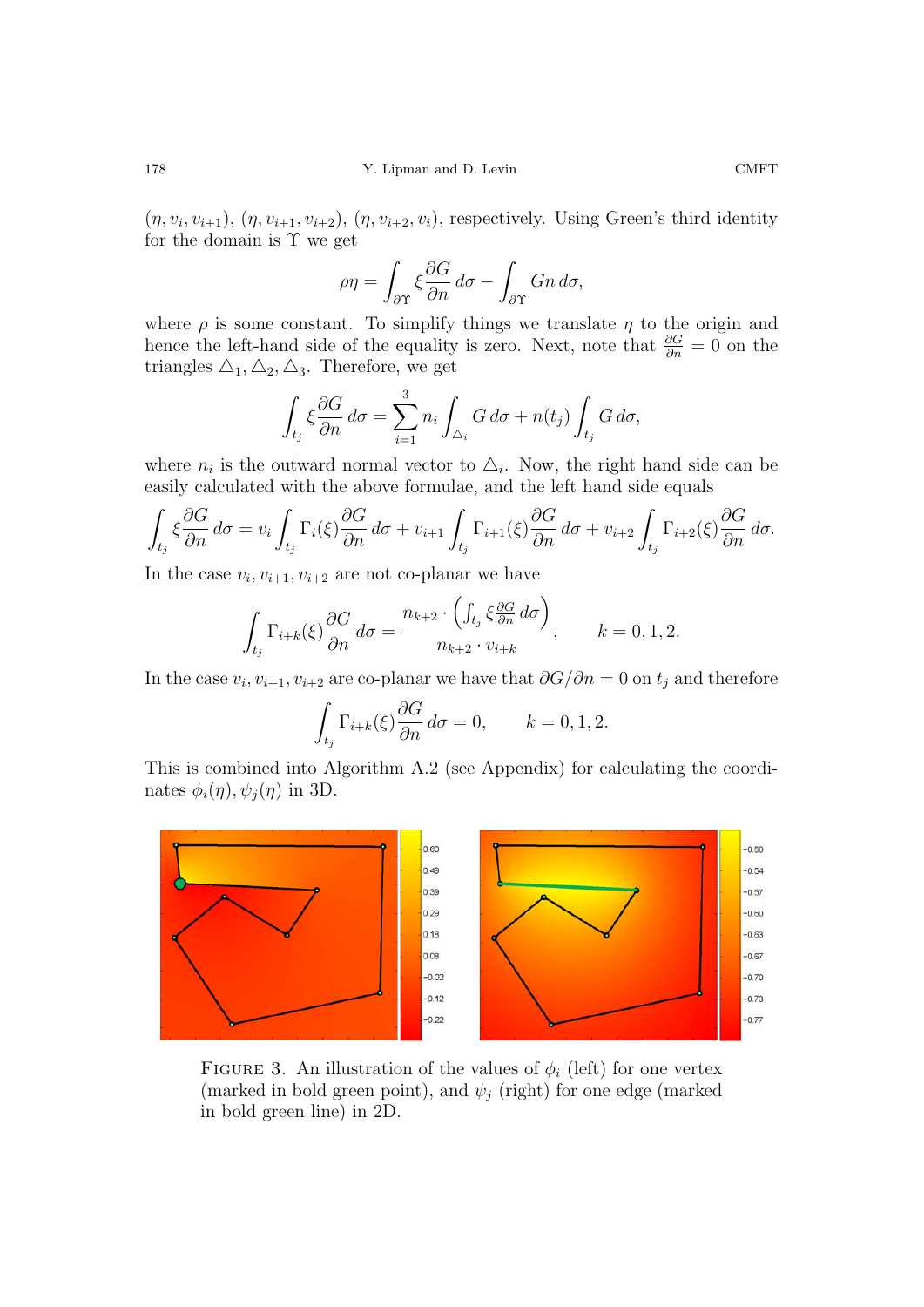### **4. Extending to the cage's exterior**

The Green Coordinates defined by (3) and (8) are smooth in the interior of the cage P. However, each coordinate  $\phi_i(\eta)$  has jump discontinuities along the edges (simplicial faces) meeting at  $v_i$ , see Figure 3. A natural question is whether the coordinates can be smoothly extended to the exterior of P. In 2D the Green Coordinates induce conformal transformations of the interior of P, and the above question addresses the analytic continuation of these conformal transformations through the boundaries of P.

In this section we derive the analytic continuation of the coordinates outside the cage, and show that it requires only a rather slight modification to the closed-form formulae at hand. Let us remark that the use of the term analytic continuation is twofold: In case  $d = 2$  we refer to the classical meaning of extending the conformal (or analytic) complex maps. While in the case  $d \geq 3$  we mean (real) analytic extension of harmonic functions (the coordinate functions  $\phi_i, \psi_j$  are harmonic functions).

**4.1. Extension through a face.** Let us describe how the coordinate should be extended through some face  $t_\ell \in \mathbb{T}$ ,  $\ell \in I_{\mathbb{T}}$  of the cage, i.e. as  $\eta$  is moving outside the cage through that face. Let  $i_1, \ldots, i_d \in$  be the indices of the vertices which consist the face  $t_{\ell}$ . First, we note that Theorem 1 implies that the mapping  $\eta \mapsto F(\eta; P')$  is conformal also for  $\eta$  outside the cage, which we denote by  $\eta \in P^{ext}$ . However, outside the cage we loose the important linear reproduction property (property (i), Section 2). In particular we have  $F(\eta; P) = 0$  which is shown in the following lemma.

**Lemma 4.** For  $\eta \in P^{ext}$  there exists;

(14) 
$$
\sum_{i\in I_{\mathbb{V}}} \phi_i(\eta) v_i + \sum_{j\in I_{\mathbb{T}}} \psi_j(\eta) n(t_j) = 0,
$$

(15) 
$$
\sum_{i \in I_V} \phi_i(\eta) = 0.
$$

**Proof.** From the arguments given in Section 2, we have that

$$
\sum_{i\in I_{\mathbb{V}}}\phi_i(\eta)v_i+\sum_{j\in I_{\mathbb{T}}}\psi_j(\eta)n(t_j)=\int_{\partial P}\left(u\frac{\partial G}{\partial n}-G\frac{\partial u}{\partial n}\right)\,d\sigma,
$$

where  $\partial P$  is the cage (piecewise linear) surface,  $u(\xi) = \xi$ , and the singularity  $\eta$  is exterior to the cage. Furthermore, Green's second identity implies that for harmonic u and G

$$
\int_{\partial P} \left( u \frac{\partial G}{\partial n} - G \frac{\partial u}{\partial n} \right) d\sigma = \int_{P^{in}} \left( u \Delta G - G \Delta u \right) dV = 0.
$$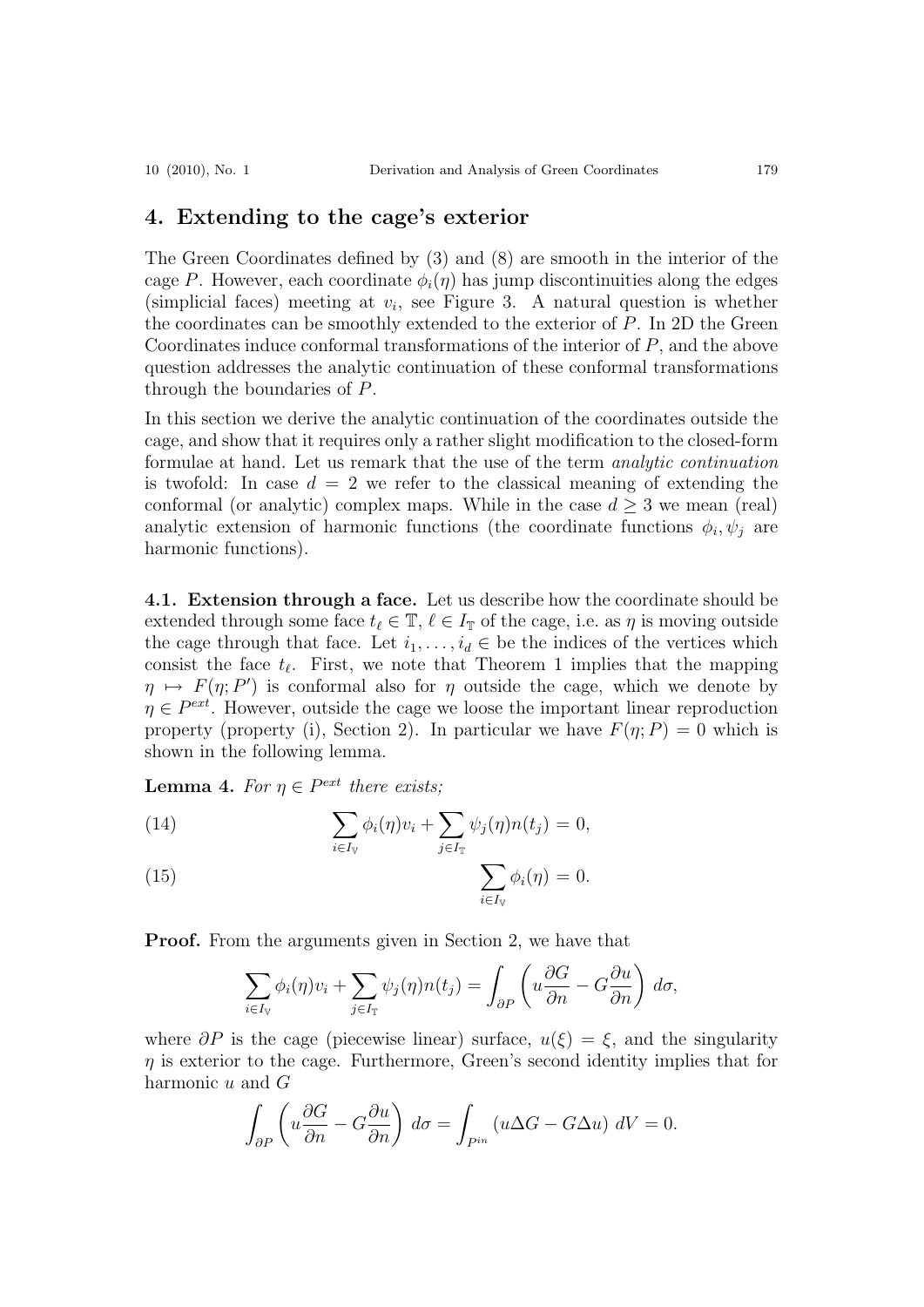Hence the first statement follows. For the second statement, translate the origin by a constant vector  $-e_1 = (-1, 0, \ldots, 0)^t \in \mathbb{R}^d$ . Then from the above,

$$
\sum_{i \in I_{\mathbb{V}}} \phi_i(\eta + e_1)(v_i + e_1) + \sum_{j \in I_{\mathbb{T}}} \psi_j(\eta + e_1)n(t_j) = 0.
$$

Furthermore, we note that  $\psi_j(\eta + e_1)$  and  $\phi_i(\eta + e_1)$  based on the cage  $P + e_1$  is equal to  $\psi_i(\eta)$  and  $\phi_i(\eta)$  based on the cage P. Therefore, subtracting the latter equality from the above equality implies the second statement.

Another point is that the coefficients  $\phi_i(\cdot)$  are not continuous over the faces  $t_i$  of the cage. These observations prevent the use of  $\phi, \psi$ , as defined in (8), outside the cage. In order to extend the coordinates smoothly to the exterior we take the following path. We note that from properties (i) and (ii) listed in Section 2, the coordinates  $\phi_{i_1}(\eta), \ldots, \phi_{i_d}(\eta), \psi_{\ell}(\eta)$  where  $\eta \in P^{in}$  satisfy

(16a) 
$$
\eta - \sum_{i \neq i_1, ..., i_d} \phi_i(\eta) v_i - \sum_{j \neq \ell} \psi_j(\eta) n(t_j) = \sum_{k=1}^d \phi_{i_k}(\eta) v_{i_k} + \psi_\ell(\eta) n(t_e),
$$
  
(16b) 
$$
1 - \sum_{i \neq i_1, ..., i_d} \phi_i(\eta) = \sum_{k=1}^d \phi_{i_k}(\eta).
$$

This yields a linear system for the coefficients  $\phi_{i_k}(\eta), k = 1, \ldots, d$ , and  $\psi_{\ell}(\eta)$ . If the system is invertible then these "coordinates" are uniquely defined by all the other coordinates via the linear system. Let us prove that this system is invertible.

**Lemma 5.** The linear system (16) for the coefficients  $\phi_{i_k}(\eta), k = 1, \ldots, d$ , and  $\psi_{\ell}(\eta)$  is non-singular.

**Proof.** Assume there exists a non-zero vector  $w = (w_1, \ldots, w_{d+1})$  in the kernel of the system. From (16b) we have that

(17) 
$$
\sum_{k=1}^{d} w_k = 0.
$$

From equation (16a) we have that

$$
0 = \sum_{k=1}^{d} w_k v_{i_k} + w_{d+1} n(t_\ell) = \sum_{k \ge 2}^{d} w_k (v_{j_k} - v_{j_1}) + w_{d+1} n(t_\ell),
$$

using (17). Now, noting that the vectors  $v_{j_k} - v_{j_1}$ ,  $k = 2, ..., d$ , and  $n(t_\ell)$  are independent the lemma follows.

By the above lemma we have that solving the system (16) for  $\eta \in P^{in}$  reproduce the coordinates  $\phi_{i_k}(\eta), k = 1, \ldots, d$ , and  $\psi_{\ell}(\eta)$ . Therefore, it is natural to extend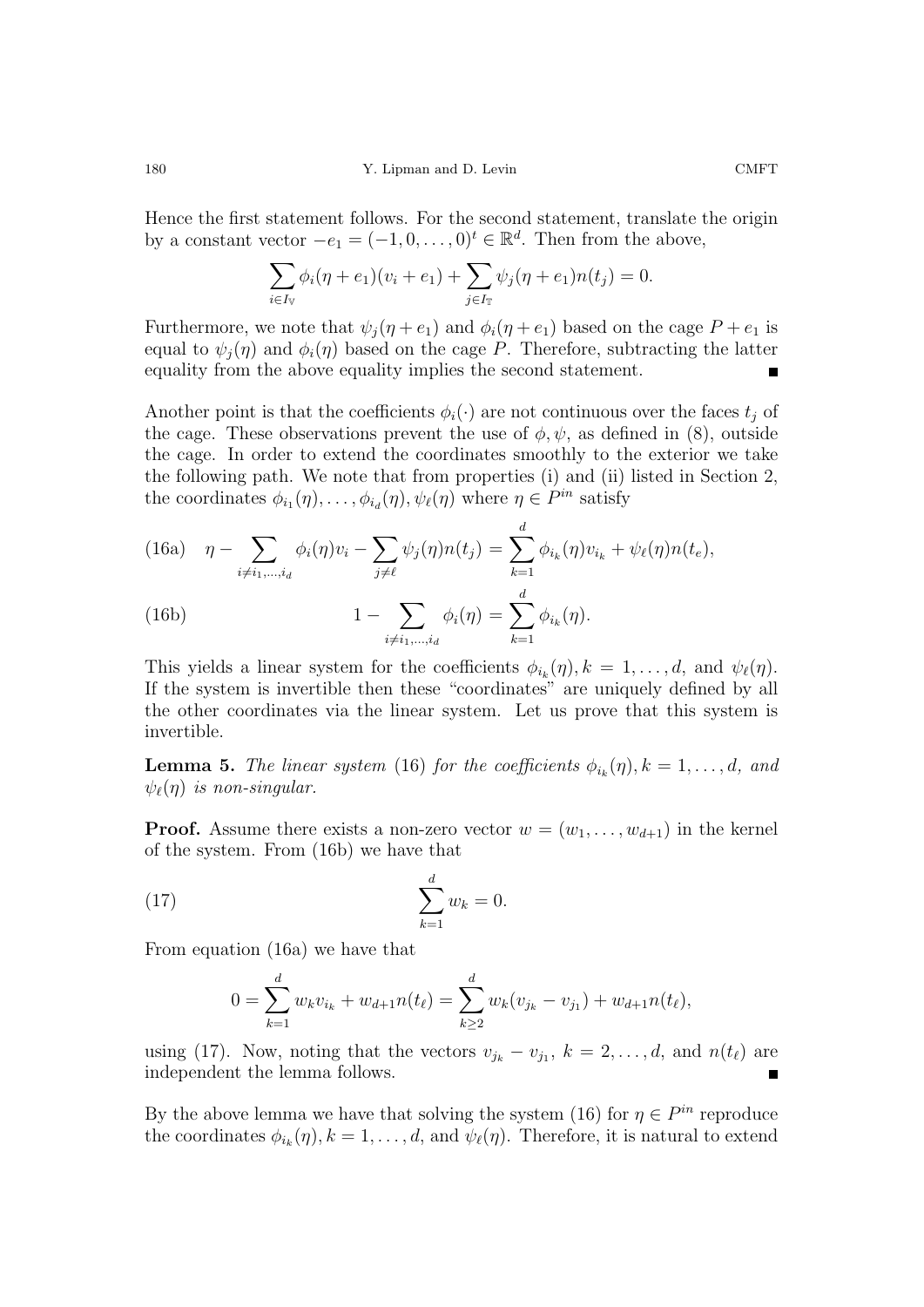the coordinates crossing face  $t_{\ell}$  by keeping the original definition for all the coordinates except  $\phi_{i_k}(\eta), k = 1, \ldots, d$ , and  $\psi_{\ell}(\eta)$  and define the latter coordinates by the system of linear equations (16). In order to distinguish the newly defined coordinates outside the cage from the original ones (which are also defined everywhere on the plane) we denote the new ones with \*. Note that  $\phi_i(\eta) = \phi_i(\eta)$ and  $\tilde{\psi}_i(\eta) = \psi_i(\eta)$  inside the cage. It is possible to simplify the system (16) as follows. By Lemma 4 we have that for  $\eta \in P^{ext}$ 

$$
\sum_{i\in I_{\mathbb{V}}}\phi_i(\eta)v_i+\sum_{j\in I_{\mathbb{T}}}\psi_j(\eta)n(t_j)=0,
$$

and  $\sum_{i\in I_{\mathcal{V}}} \phi_i(\eta) = 0$ . Plugging these into the equations (16a) and (16b) respectively, results in:

(18a) 
$$
\eta = \sum_{k=1}^{d} \alpha_k v_{i_k} + \beta n(t_\ell)
$$

(18b) 
$$
1 = \sum_{k=1}^{\infty} \alpha_k,
$$

where  $\alpha_k = \tilde{\phi}_{i_k}(\eta) - \phi_{i_k}(\eta)$  and  $\beta = \tilde{\psi}_{\ell}(\eta) - \psi_{\ell}(\eta)$   $\eta \in P^{ext}$ . Furthermore, for a point  $\eta$  on the exact boundary of P we get the same equations where the right hand sides are multiplied by  $1/2$ . We finally define the new coordinates  $\widetilde{\phi_{i_k}}(\eta), k = 1, \ldots, d$ , and  $\widetilde{\psi}_{\ell}(\eta)$  for  $\eta \in P^{ext}$  by

(19a) 
$$
\tilde{\phi}_{i_k}(\eta) = \phi_{i_k}(\eta) + \alpha_k, \qquad k = 1, \ldots, d
$$

(19b) 
$$
\tilde{\psi}_{\ell}(\eta) = \psi_{\ell}(\eta) + \beta.
$$

It is interesting to note that the system (18) has the following simple characterization of the solution  $\alpha_k, \beta$ : from the second equation we see that  $\sum_k \alpha_k v_{i_k}$  is an affine sum of the vertices which constitute the face  $t_{\ell}$ . Therefore, the first equation represent the orthogonal decomposition of the point  $\eta$  to the sum of a point on the hyperplane defined by the face  $t_{\ell}$  and the normal offset. Another observation is that (18) defines  $\{\alpha_k\}$  and  $\beta$  as the unique affine coordinates of the point  $\eta$  in the *simplex* defined by the vertices  $\{v_{i_k}\}\$  of the face  $t_\ell$  plus the vertex  $v_{i_1} + n(t_\ell)$ :  $\eta = L_\ell(\eta; P)$  where

(20) 
$$
L_{\ell}(\eta; P) = (\alpha_1 - \beta)v_{i_1} + \sum_{k=2}^{d} \alpha_k v_{i_k} + \beta (v_{i_1} + n(t_{\ell})).
$$

Altogether, the deformation outside the cage has the form

(21) 
$$
\tilde{F}(\eta; P') = \sum_{i \in \mathcal{F}} \phi_i(\eta) v'_i + \sum_{j \in I_{\mathcal{T}}} \psi_j(\eta) s_j n(t'_j) + \sum_{k=1}^d \alpha_k v'_{i_k} + \beta s_\ell n(t'_\ell) \n= F(\eta; P') + L_\ell(\eta; P').
$$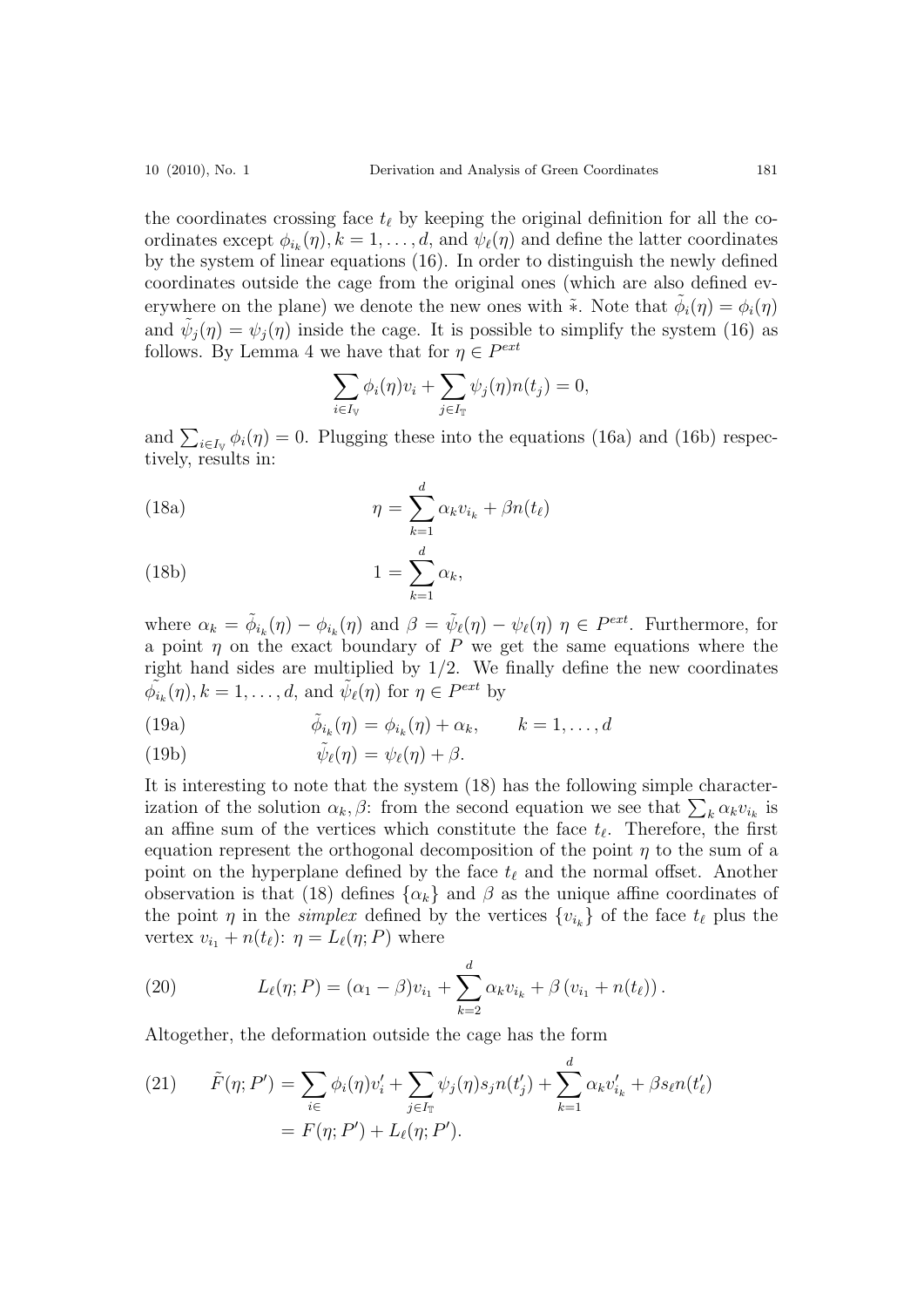**4.1.1. Properties in the case**  $d = 2$ . A special case is  $d = 2$  where the  $\alpha_k, \beta$ can be written as follows:

$$
\alpha_1 = 1 - \alpha_2
$$
  
\n
$$
\alpha_2 = \frac{(\eta - v_{i_1}) \cdot (v_{i_2} - v_{i_1})}{\|v_{i_2} - v_{i_1}\|^2}
$$
  
\n
$$
\beta = \frac{(\eta - v_{i_1}) \cdot n(t_\ell)}{\|v_{i_2} - v_{i_1}\|}.
$$

Plugging this into (21) we get

(22) 
$$
\tilde{F}(\eta; P') = \sum_{i \in \mathcal{F}} \phi_i(\eta) v'_i + \sum_{j \in I_{\mathcal{T}}} \psi_j(\eta) s_j n(t'_j) + v'_{i_1} + \alpha_2 (v'_{i_2} - v'_{i_1}) + \beta s_\ell n(t'_\ell).
$$

By Theorem 1 we see that the sum  $\sum_{i \in \phi_i} \phi_i(\eta) v_i' + \sum_{j \in I_{\mathbb{T}}} \psi_j(\eta) s_j n(t_j')$  represents a conformal mapping also for  $\eta \in P^{ext}$ . The new addition here is the function

$$
L_{\ell}(\eta; P') = v'_{i_1} + \alpha_2 (v'_{i_2} - v'_{i_1}) + \beta s_{\ell} n(t'_{\ell}).
$$

**Lemma 6.**  $L_{\ell}(\eta; P')$  for  $\eta \in P^{ext}$  is the unique linear conformal mapping taking the edge  $\overrightarrow{v_{i_1}v_{i_2}}$  to the edge  $\overrightarrow{v'_{i_1}v'_{i_2}}$ .

**Proof.** By substituting  $\eta = v_{i_1}, \eta = v_{i_2}$  in  $L_\ell(\eta; P')$  we get that  $L_\ell(v_{i_1}; P') = v'_{i_1}$  and  $L_\ell(v_{i_2}; P') = v'_{i_2}$ , respectively. Also, we can write  $L_\ell(\cdot; P')$  in the following form:

(23) 
$$
L_{\ell}(\eta; P') = v'_{i_1} + \frac{||v'_{i_2} - v'_{i_1}||}{||v_{i_2} - v_{i_1}||} \left( \frac{(\eta - v_{i_1}) \cdot (v_{i_2} - v_{i_1})}{||v_{i_2} - v_{i_1}||} \frac{v'_{i_2} - v'_{i_1}}{||v'_{i_2} - v'_{i_1}||} + (\eta - v_{i_1}) \cdot n(t_{\ell}) n(t_{\ell}) \right).
$$

And this shows that  $L_{\ell}$  is conformal. The uniqueness is obvious from counting the degrees of freedom of 2D linear conformal mapping.

Next, we can now prove that we have actually accomplished an analytic continuation of the mapping F through the face (edge)  $t_{\ell}$ .

**Theorem 2.** In the case  $d = 2$ , fixing an edge  $t_{\ell}$  and defining the coordinates  $\tilde{\phi}_{i_k}(\eta), k = 1, 2, \text{ and } \tilde{\psi}_{\ell}(\eta) \text{ by (16), we get that for } \eta \in P^{\text{ext}}, F(\eta; P') + L_{\ell}(\eta; P')$ is the unique analytic continuation of the conformal mapping  $F(\eta; P')$  through the edge  $t_{\ell}$ .

**Proof.** We see from equation (22) and Lemma 6 that for  $\eta \in P^{ext}$  the mapping  $\eta \mapsto \tilde{F}(\eta; P')$  is conformal. Furthermore, from the linear system (16) and Lemma 5 we see that  $\tilde{F}$  is continuous through face  $t_{\ell}$ , that is  $\tilde{F}(\eta; P') = F(\eta; P')$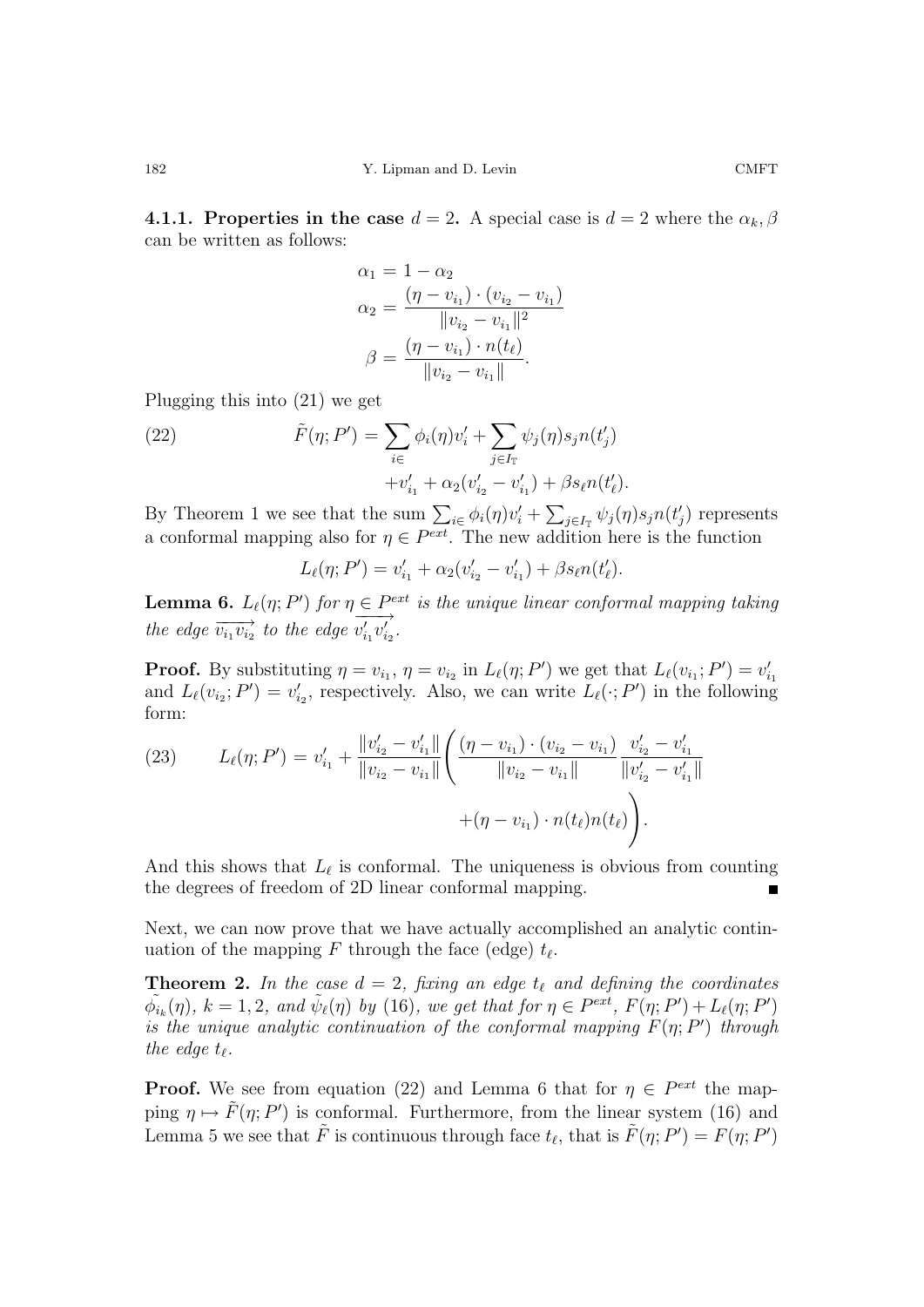for  $\eta \in t_{\ell}$ . By Schwarz Theorem in complex analysis we have that two conformal mappings continuous on a common line are analytic continuations of each other. The uniqueness of analytic continuation is due to the fact that an analytic function which is zero on an open set is everywhere zero.

**Maximal region of conformality.** An important question is what is the maximal region of conformality and do we have control on the location of singularities? We show two results: first, that for general  $P'$  one cannot expect an analytic continuation of the coordinates to the whole embedding space. That is, there is no entire function  $\bar{F}$  such that  $\bar{F}(\eta; P') = F(\eta; P')$  for  $\eta \in P^{in}$  for general P'. However, and this is some remedy, it is possible to place the singularities in a rather flexible manner, as shown in the following theorem. Note that the following theorem is only for the case  $d = 2$  but a similar result can be readily proven for  $d > 2$ .

#### **Theorem 3.**

- (i) There is no entire function  $\overline{F}$  such that  $\overline{F}(\eta; P') = F(\eta; P')$  for  $\eta \in P^{in}$  for general P .
- (ii) Let  $P^{ext}$  be subdivided into disjoint domains  $O_k$ ,  $k \in K$ ,  $P^{ext} = \bigcup_{k \in K} \bar{O}_k$  $(\bar{O}_k$  is the closure of  $O_k$ , such that for every  $j \in I_{\mathbb{T}}$ ,  $t_j$  is contained in some  $\overline{O}_k$ , that is  $t_j \subset \overline{O}_k$ . Assuming for each  $k \in K$  one extends F to  $O_k$  through a specific face  $t_k \in O_k$ . Then  $\tilde{F}$  is analytic in  $\bigcup_{k \in K} O_k$  except in all the faces  $t_j \in O_k$  which do not satisfy  $t'_j = L_k(t_j; P')$ .

**Proof.** For (i) assume in negation that there exists such continuation  $F$ . By Theorem 2 we have that the unique continuation through edge  $t_i$  is

$$
\bar{F}(\eta; P') = F(\eta; P') + L_j(\eta; P').
$$

Now, since the function  $\eta \mapsto F(\eta; P')$  is also conformal everywhere outside the cage, that is, for  $\eta \in P^{ext}$ , and since  $L_j(\cdot; P')$ ,  $j \in I_{\mathbb{T}}$  are entire functions, it follows by the uniqueness of analytic continuation that

$$
L_1(\cdot; P') \equiv L_2(\cdot; P') \equiv \ldots \equiv L(\cdot).
$$

That is, all the linear conformal transformations  $L_i(\cdot; P')$  coincide. This is obviously not true for a general  $P'$ , which proves (i).

For (ii), we have by Theorem 2 that  $\tilde{F}$  is analytic through all faces  $t_k \in O_k$ . Furthermore, the extension in  $O_k$  is  $\tilde{F}(\eta; P') = F(\eta; P') + L_k(\eta; P')$ . Therefore for any other  $t_j \in O_k$  which satisfies  $t'_j = L_k(t_j; P')$ , by Lemma 6 and Theorem 2, we have that the extension in  $O_k$  is also analytic through  $t_i$ .

**4.1.2. Properties in the case**  $d > 2$ . In the case of higher dimension  $d > 2$ , we don't have conformality, and therefore the continuation is in the sense of real analyticity. A function  $f(x)$  is called *real analytic* in some domain  $\Omega \subset \mathbb{R}^d$  if for every  $x_0 \in \Omega$  it can be expressed by a power series  $f(x) = \sum_{\nu} c_{\nu}(x - x_0)^{\nu}$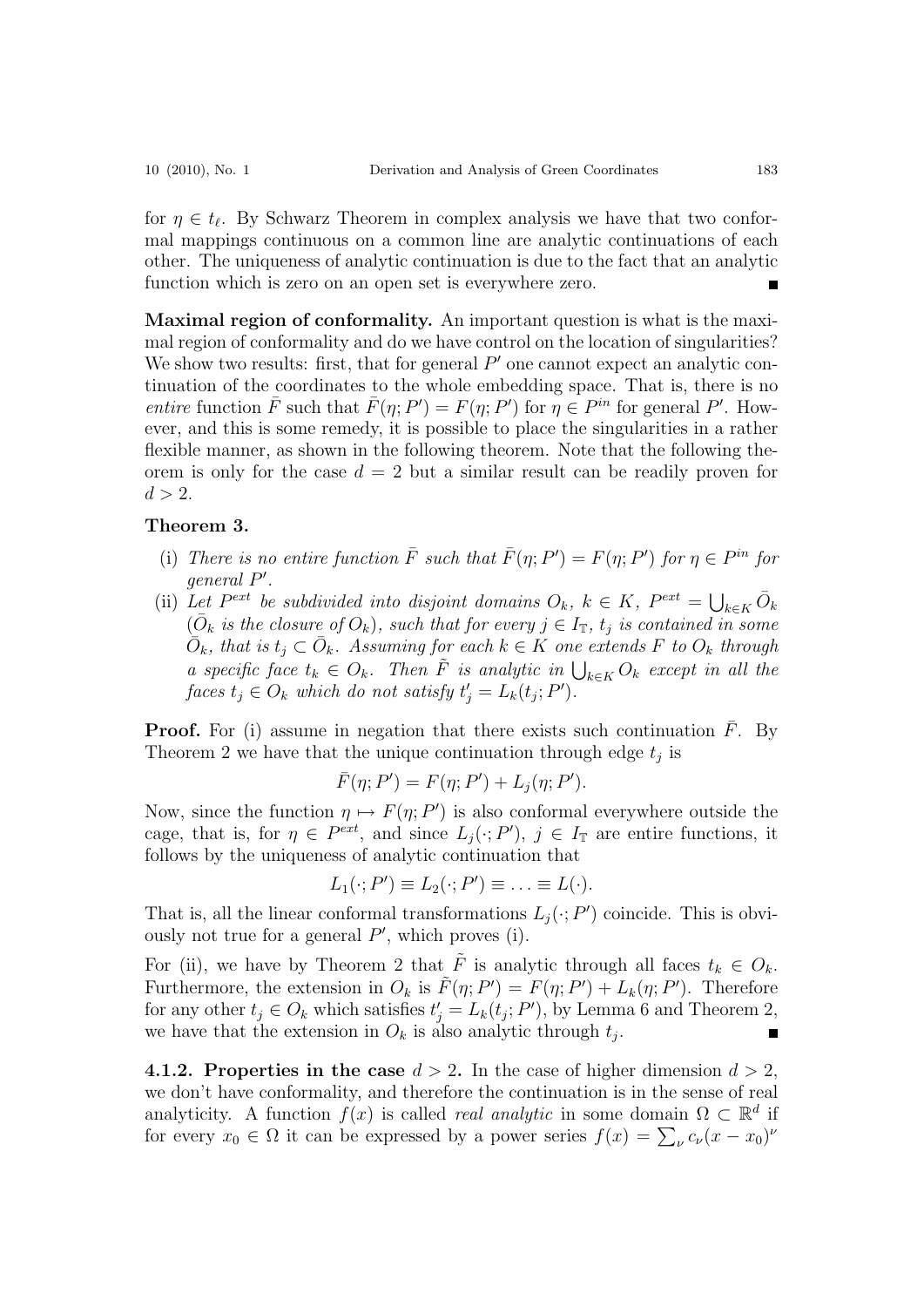in some neighborhood of  $x_0$ . Note that we are using the multi-index notation  $\nu = (\nu_1, \ldots, \nu_d), x^{\nu} = x_1^{\nu_1} \cdots x_d^{\nu_d}.$  The reason real analyticity give rise to a unique extension in its domain of definition is the following lemma coming from the classical theory of real analytic functions [5].

**Lemma 7.** Let f be a real analytic function defined over a connected domain  $\Omega$ such that  $f = 0$  on some open subset. Then  $f = 0$  in  $\Omega$ .

In the following we will show that the extended coordinates  $\phi_i, \psi_j$  are real analytic in their domain of definition. This will be accomplished by another classical result from harmonic function theory (for the proof see [5]).

**Lemma 8.** If f is harmonic on domain  $\Omega$ , then it is real analytic in  $\Omega$ .

Let us show next that the extended functions  $\tilde{\phi}_i, \tilde{\psi}_i$  are harmonic in their domain of definition.

**Theorem 4.** The extended coordinate functions  $\tilde{\phi}_i$ ,  $\tilde{\psi}_j$  through a face  $t_\ell$  are harmonic in their domain of definition.

**Proof.** As noted in Section 2,  $\phi_i, \psi_j$  are harmonic functions in the interior of the cage. From the same reason they are harmonic also outside the cage. The coordinates  $\phi_{i_k}, \psi_{\ell}, k = 1, \ldots, d$ , coincide with  $\phi_i \psi_j$  in the interior of the cage and are hence harmonic there. At the exterior of the cage it can be seen from equations (19) that  $\phi_{i_k}, \psi_{\ell}$  for  $k = 1, \ldots, d$ , equals the corresponding  $\phi_{i_k}, \psi_{\ell}$  plus the terms  $\alpha_k = \alpha_k(\eta)$  and  $\beta = \beta(\eta)$  which in view of (18) are linear functions of the coordinates of  $\eta$ , hence are harmonic also outside the cage. Obviously all other  $\phi_i, \psi_j$  equals  $\phi_i, \psi_j$  correspondingly and also harmonic outside. Finally, we note that from definition (16) of  $\tilde{\phi}_i, \tilde{\psi}_j$  and Lemma 5, plus the fact that the coefficients of the system (16a) are  $C^{\infty}$  functions, that these coordinates are also  $C^{\infty}$  functions. Therefore, by continuity from both sides of the face  $t_{\ell}$  we get that the defined coordinates functions  $\phi_{i_k}, \psi_{\ell}, k = 1, \ldots, d$ , are harmonic also through the face  $t_{\ell}$ .

Combining the above we can prove the uniqueness of the proposed extension in dimensions  $d > 2$ .

**Theorem 5.** Fixing a face  $t_{\ell}$  and defining the coordinates  $\tilde{\phi}_{i_k}(\eta), k = 1, \ldots, d$ , and  $\psi_{\ell}(\eta)$  by (16) results in the unique real analytic continuation of the harmonic coordinate functions  $\phi_i, \psi_j$  through the face  $t_\ell$ .

**Proof.** From Theorem 4 we have that the extended coordinates  $\phi_i, \psi_j$  are harmonic in their domain of definition. Lemma 8 implies that harmonic functions are real analytic and Lemma 7 implies the continuation is unique and therefore since  $\phi_i, \psi_j$  and  $\phi_i, \psi_j$  coincide in the interior of the cage we have that  $\tilde{\phi}_i, \tilde{\psi}_j$ furnish the unique continuation.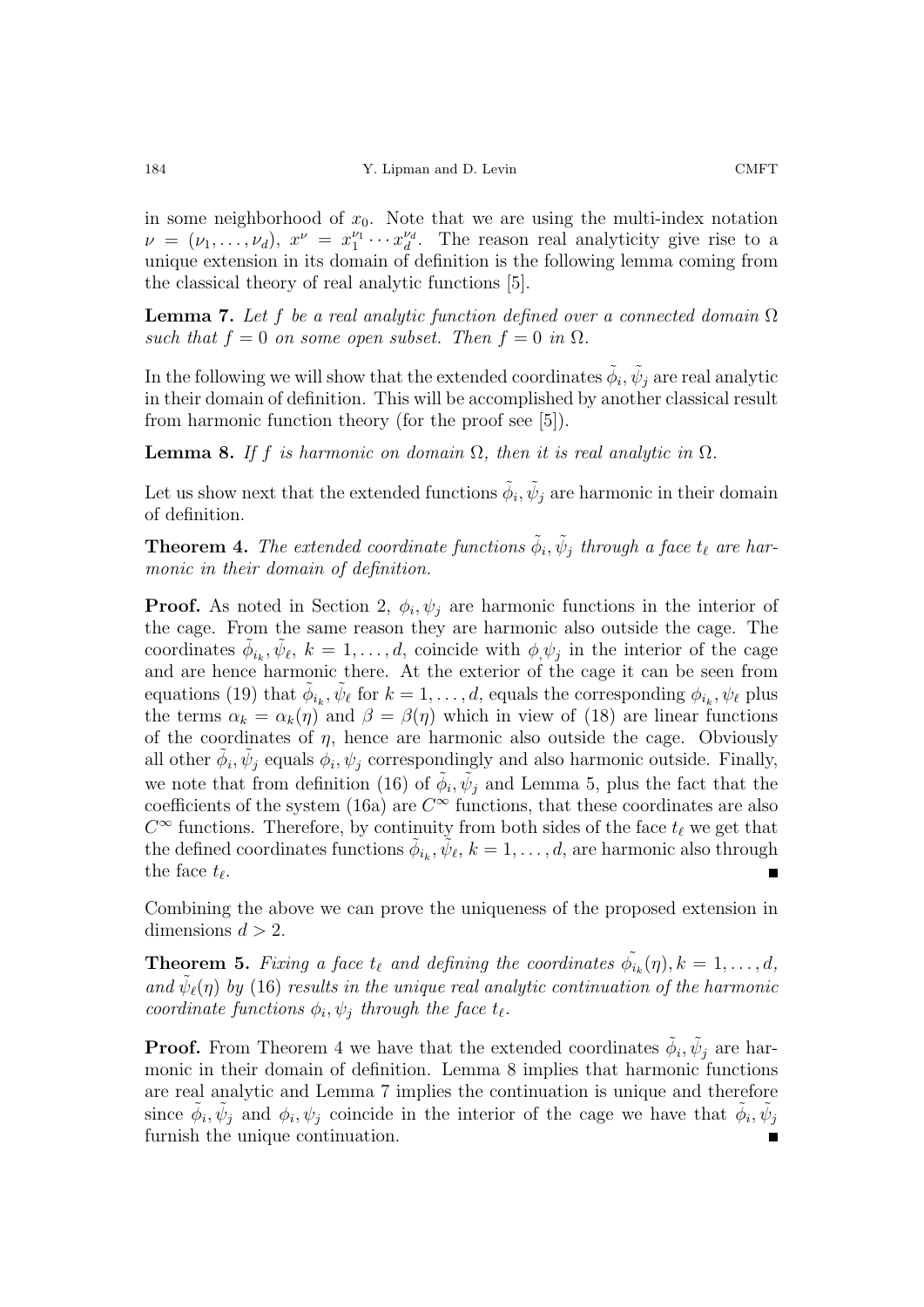

Figure 4. Comparison of Schwarz-Christoffel mapping (top) and Green coordinates mapping (bottom). Note that Green coordinates have lower distortion but are not interpolatory.

This paper presents several theoretical justifications to the paper by Lipman et al. [3]. In [3] the Green coordinates are used to create shape-preserving free-form space deformation. We believe that there exist more applications to this type of generalization of barycentric coordinates. As to open theoretical questions, we observed that in 3D the mapping  $F$  is near-conformal or quasi-conformal; proving some bound on the distortion would be interesting.

Figure 4 compares the conformal mappings created by the Green coordinates and the Schwarz-Christoffel formula [1]. We have employed Driscoll and Trefethen toolbox for computing the Schwarz-Christoffel mapping. Note that we have placed the conformal center of the mapping near the right lower vertex of the polygons  $P$  and  $P'$ . It is clear that Green coordinates have lower distortion than the Schwarz-Christoffel mapping, however it is not onto the image cage  $P'$ . An interesting question would be: how far is the image of  $F$  from  $P'$ . An initial result in this direction can be understood from formula (11). Assume that in a cage P the two edges  $t_{j-1}, t_j$  emanating from vertex  $v_j$  are of the same length. Further assume that the deformed cage  $P'$  is identical to P except for vertex  $v_j$ which is moved to a new position  $v_i'$ . Then, formula (11) states that a point  $\eta$ inside the cage  $P$  is mapped by the rule:

$$
F(\eta; P') = \eta + (v'_j - v_j)\phi_j(\eta) + (v'_j - v_j)^{\perp}(\psi_{j-1}(\eta) - \psi_j(\eta)).
$$

Now, we are interested understanding the image of the point  $\eta = v_j$  under the mapping  $F(\cdot; P')$ . To that end, let us look at  $\eta \to v_j$ , where  $\eta$  is moving along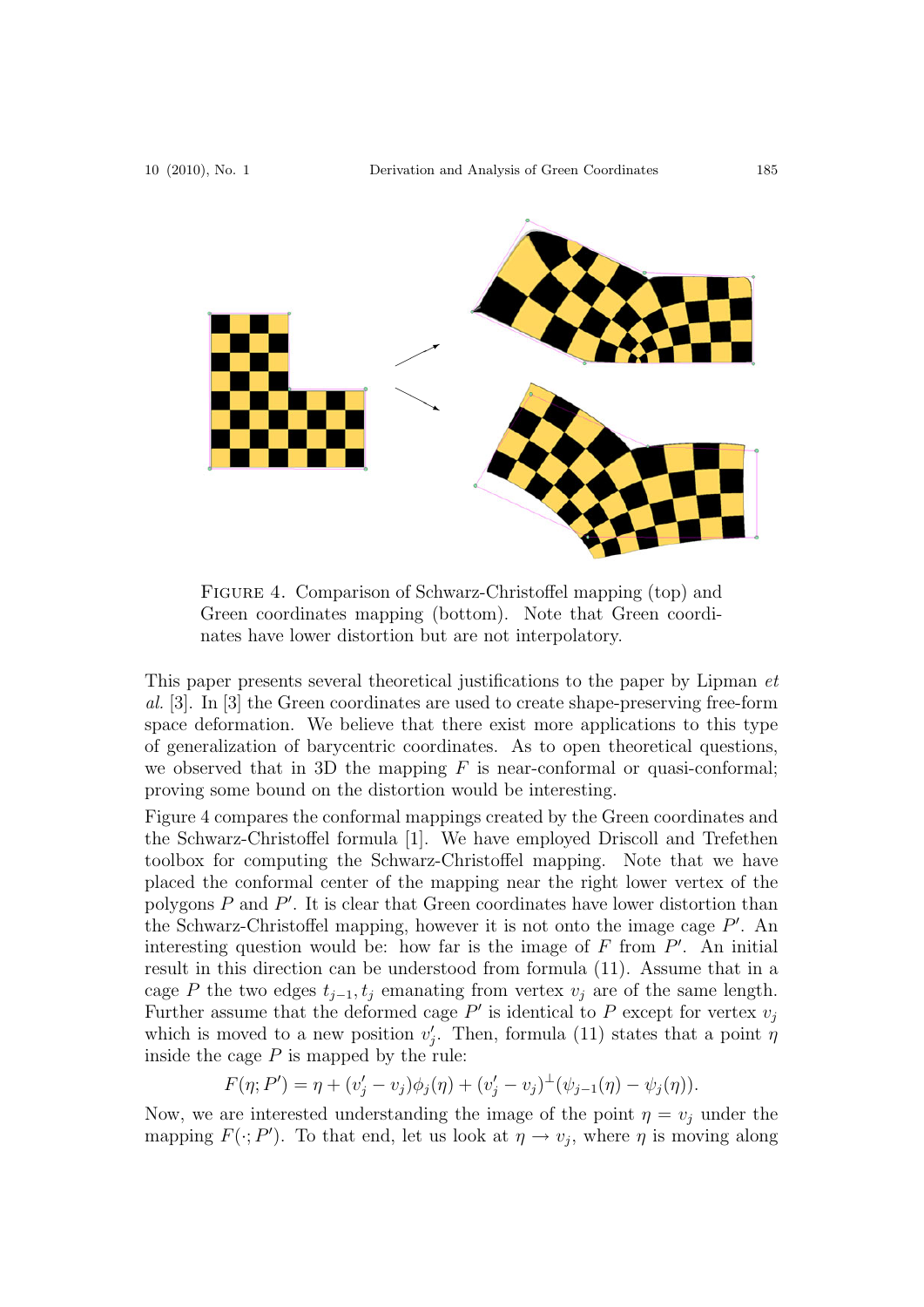the path of the angle bisector emanating at vertex  $v_i$ . Since  $\eta$  is on the bisector and  $t_{j-1}$  and  $t_j$  are of the same length we have that  $\psi_{j-1}(\eta) = \psi_j(\eta)$ . So we have

$$
F(v_j; P') = v_j + \lim_{\eta \to v_j} \phi_j(\eta).
$$

Using the closed form formulae from Section 3 it is possible to calculate this limit explicitly. Denote by  $2\kappa$  the interior angle at vertex  $v_i$ , then

$$
\lim_{\eta \to v_j} \phi_j(\eta) = \frac{\pi}{2} + \frac{1}{\pi} \arctan(|\cot(\kappa)|).
$$

Hence we see that  $F(v_j; P') \to v'_j$  as  $\kappa \to 0$ , and for example, for  $\kappa = \pi/4$ , we see that  $F(v_j; P') = v_j + 0.75(v'_j - v_j)$ .

### **Appendix A. Algorithms**

#### **A.1. 2D Green coordinates algorithm.**

**Input**: cage  $P = (\mathbb{V}, \mathbb{T})$ , set of points  $\Lambda = \{\eta\}$ **Output**: 2D GC  $\phi_i(\eta), \psi_j(\eta), i \in I_{\mathbb{V}}, j \in I_{\mathbb{T}}, \eta \in \Lambda$  $/*$  Initialization  $*$ set all  $\phi_i = 0$  and  $\psi_j = 0$  $/*$  Coordinate computation **foreach** point  $\eta \in \Lambda$  **do foreach** face  $j \in I_{\mathbb{T}}$  with vertices  $v_{j_1}, v_{j_2}$  **do**  $a := v_{j_2} - v_{j_1};$   $b := v_{j_1} - \eta$  $Q := a \cdot a; \quad S := b \cdot b; \quad R := 2a \cdot b$  $BA := b \cdot ||a|| n(t_i);$   $SRT := \sqrt{4SQ - R^2}$  $L0 := \log(S);$   $L1 := \log(S + Q + R)$  $A0 := \frac{\arctan(R/SRT)}{SRT}; \quad A1 := \frac{\arctan((2Q + R)/SRT)}{SRT}$  $A10 := A1 - A0;$   $L10 := L1 - L0$  $\psi_j(\eta) := -\frac{\|a\|}{4\pi} \left[ \left( 4S - \frac{R^2}{Q} \right) \right]$  $A10 + \frac{R}{26}$  $\frac{R}{2Q}L10 + L1 - 2$  $\phi_{j_2}(\eta) := \phi_{j_2}(\eta) - \frac{BA}{2\pi}$  $\bigg[\frac{L10}{2Q} - A10\frac{R}{Q}$ 1  $\phi_{j_1}(\eta) := \phi_{j_1}(\eta) + \frac{BA}{2\pi}$  $\bigg[\frac{L10}{2Q} - A10\bigg(2 + \frac{R}{Q}\bigg)$  $\setminus$ **end end**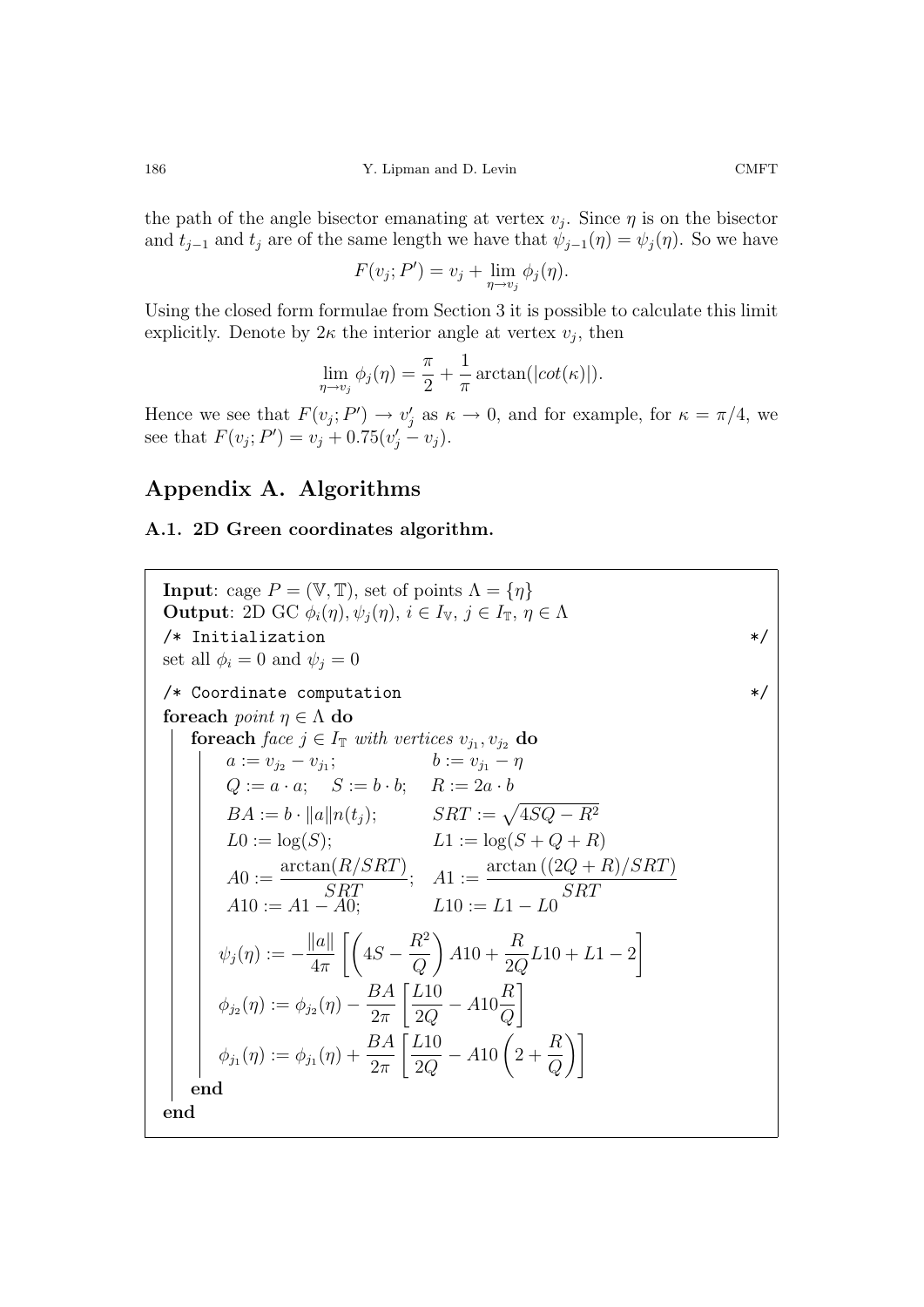### **A.2. 3D Green coordinates algorithm.**

**Input**: cage  $P = (\mathbb{V}, \mathbb{T})$ , set of points  $\Lambda = \{\eta\}$ **Output**: 3D GC  $\phi_i(\eta), \psi_i(\eta), i \in I_{\mathbb{V}}, j \in I_{\mathbb{T}}, \eta \in \Lambda$ /\* Initialization  $*$ / set all  $\phi_i = 0$  and  $\psi_j = 0$ /\* Coordinate computation  $*$ / **foreach** point  $\eta \in \Lambda$  **do foreach** face  $j \in I_{\mathbb{T}}$  with vertices  $v_{j_1}, v_{j_2}, v_{j_3}$  **do foreach**  $\ell = 1, 2, 3$  **do**  $v_{j_\ell} := v_{j_\ell} - \eta$  $p := (v_{j_1} \cdot n(t_j))n(t_j)$  ${\bf forceach} \ell = 1, 2, 3$  do  $s_{\ell} := \text{sign}((v_{j_{\ell}} - p) \times (v_{j_{\ell+1}} - p)) \cdot n(t_j))$  $I_{\ell} := \mathbf{GCTrilnt}(p, v_{j_{\ell}}, v_{j_{\ell+1}}, 0); \quad II_{\ell} := \mathbf{GCTrilnt}(0, v_{j_{\ell+1}}, v_{j_{\ell}}, 0)$  $q_{\ell} := v_{j_{\ell+1}} \times v_{j_{\ell}};$   $N_{\ell} :=$  $q_{\ell}$  $\overline{||q_\ell||}$  $I := - \left| \sum_{k=1}^{3} s_k I_k \right|; \quad \psi_j(\eta) := -I; \quad w := n(t_j)I + \sum_{k=1}^{3} N_k II_k$  $\textbf{if} \ \|w\| > \epsilon \ \textbf{then}$  $\int$  **foreach**  $\ell = 1, 2, 3$  **do**  $\phi_{j_\ell}(\eta) := \phi_{j_\ell}(\eta) + \frac{N_{\ell+1}\cdot w}{N_{\ell+1}}$  $\overline{N_{\ell+1}\cdot v_{j_\ell}}$ **end end** Procedure  $\mathbf{GCTrilnt}(p,v_1,v_2,\eta)$  $\alpha := \arccos\left(\frac{(v_2 - v_1) \cdot (p - v_1)}{\frac{(v_2 - v_1)(v_2 - v_1)}{v_2 - v_1}}\right)$  $||v_2 - v_1|| ||p - v_1||$  $\Bigg); \quad \beta := \arccos\Biggl( \frac{(v_1 - p) \cdot (v_2 - p)}{\frac{(v_1 - p) \cdot (v_2 - p)}{\frac{(v_1 - p) \cdot (v_2 - p)}}}{\frac{(v_1 - p) \cdot (v_2 - p)}{\frac{(v_1 - p) \cdot (v_2 - p)}{\frac{(v_1 - p) \cdot (v_2 - p)}}}{\frac{(v_1 - p) \cdot (v_2 - p)}{\frac{(v_1 - p) \cdot (v_2 - p)}{\frac{(v_1 - p) \cdot (v_2 - p)}{\frac{(v_1 - p) \cdot (v_2 - p)}}}{\frac{(v_1 - p) \cdot (v_2 - p)}{\frac$  $||v_1 - p|| ||v_2 - p||$  $\setminus$  $\lambda := \|p - v_1\|^2 \sin(\alpha)^{\frac{1}{2}}; \qquad \qquad c := \|p - \eta\|^2$ **foreach**  $\theta = \pi - \alpha, \pi - \alpha - \beta$  **do**  $S := \sin(\theta); \quad C := \cos(\theta)$  $I_{\theta} := \frac{-\operatorname{sign}(S)}{2}$ 2  $\left[2\sqrt{c}\arctan\left(\frac{\sqrt{c}C}{\sqrt{c}}\right)\right]$  $\frac{\sqrt{c}C}{\sqrt{\lambda+S^2c}}\bigg)$  $+$  $\sqrt{\lambda} \log \left( \frac{2}{\epsilon_1} \right)$  $\sqrt{\lambda}S^2$  $\sqrt{(1-C)^2}$  $\left(1-\frac{2cC}{\sqrt{1-\frac{c^2}{c^2}}}\right)$  $\frac{2CC}{c(1+C)+\lambda+\sqrt{\lambda^2+\lambda cS^2}}$  $\setminus$ return  $\frac{-1}{4}$  $\frac{-1}{4\pi}|I_{\pi-\alpha}-I_{\pi-\alpha-\beta}-\sqrt{c}\beta|$